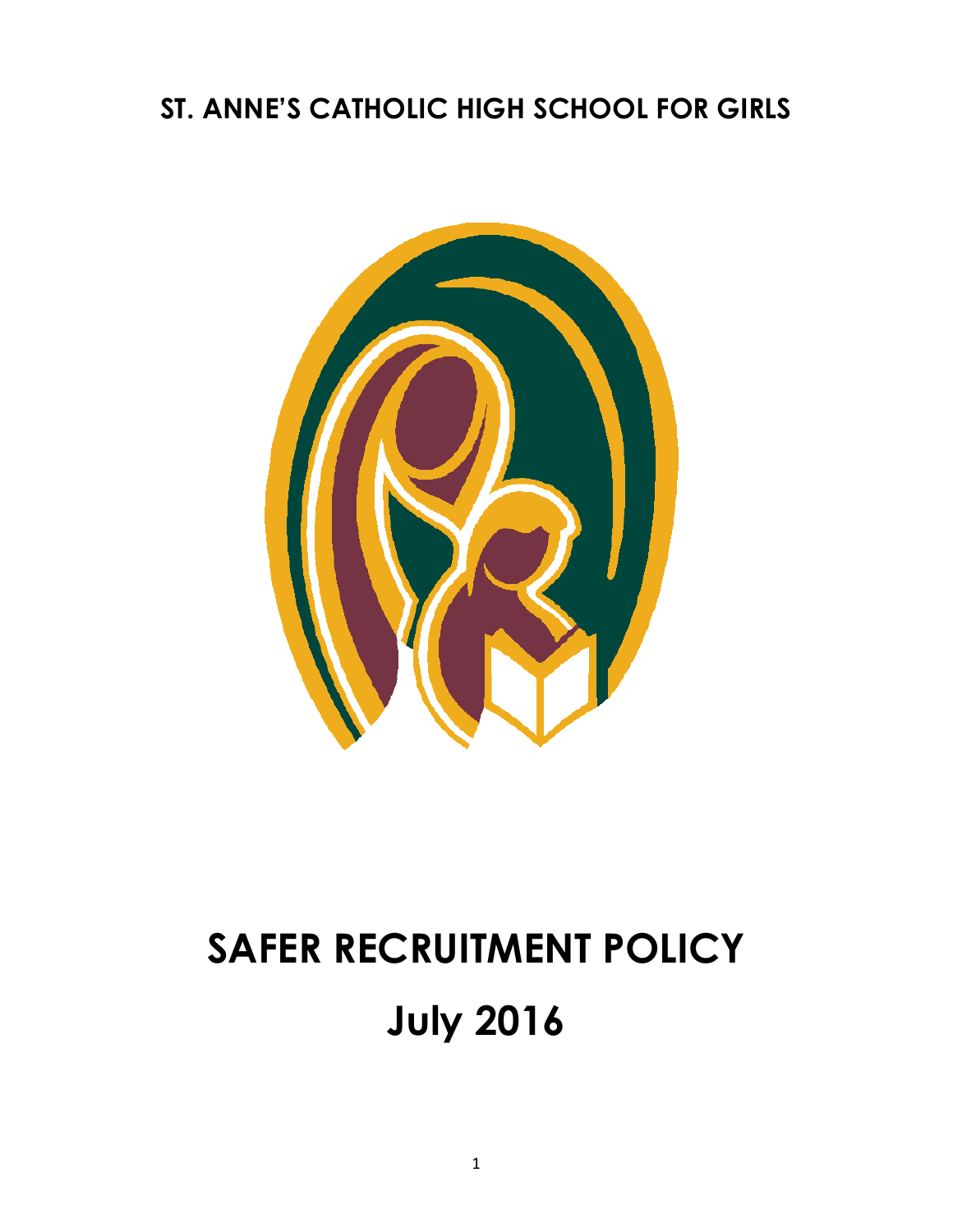

## **Mission Statement**

St. Anne's Catholic High School for Girls will offer a positive presence in Enfield with a comprehensive curriculum delivered in modern facilities, equipping students with the ability to meet the challenges of the 21st Century confidently and with high spiritual and moral standards,

We recognise that students, parents, staff and governors make up the school's community which will continually self-evaluate to improve itself effectively and efficiently in all aspects of its growth.

We are a fully inclusive, Catholic girl's secondary school meeting high academic standards, promoting spirituality, pastoral care and the Catholic community.

We recognise in all our relationships the dignity and value of each person showing one another mutual acceptance and respect.

*'Act justly, love tenderly, walk humbly with your God.'*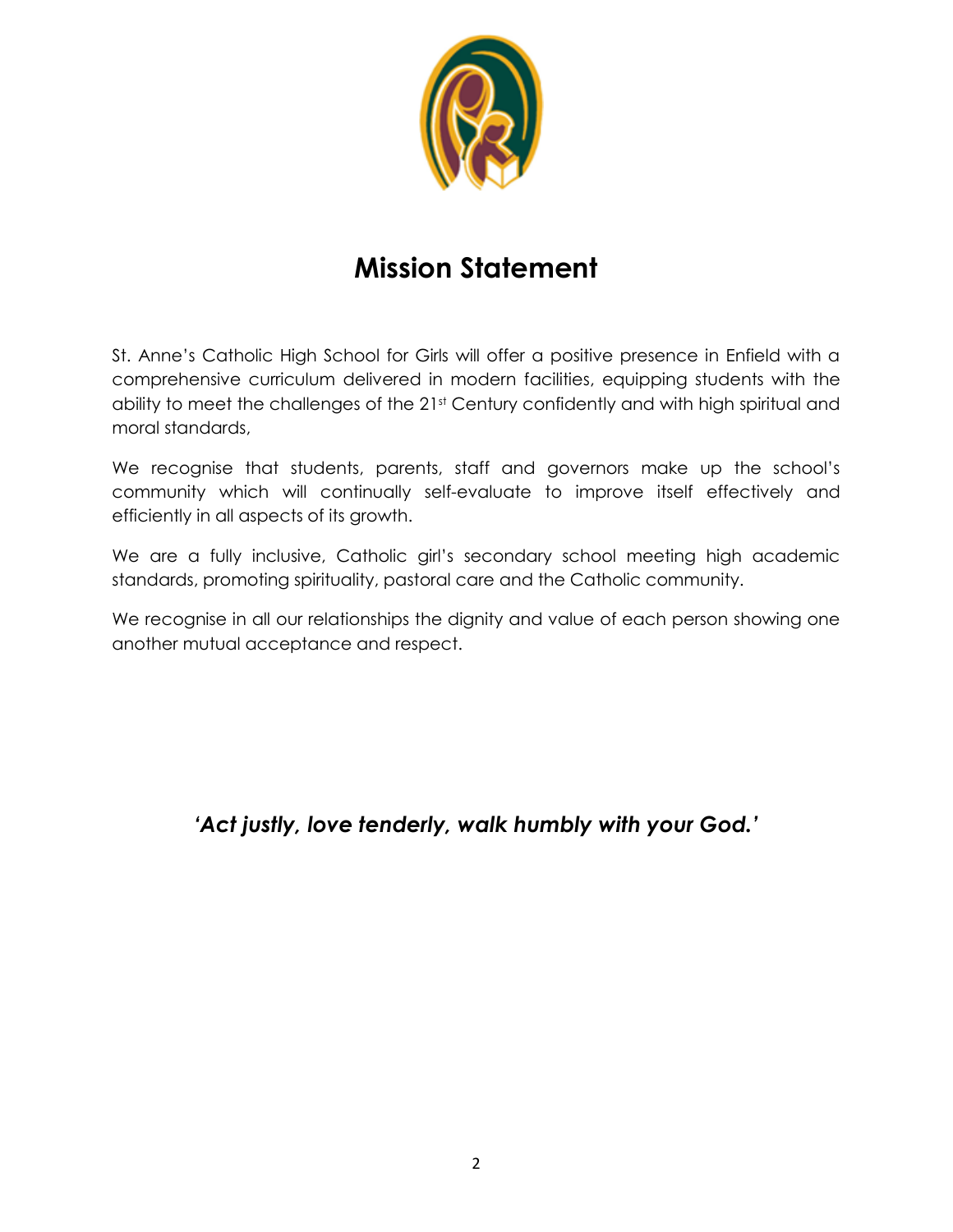#### **MODEL SAFER RECRUITMENT POLICY FOR SCHOOLS, PRUs AND SERVICES** FOR USE BY GOVERNORS, PRU MANAGEMENT COMMITTEES AND HEAD TEACHERS

### **CONTENTS**

|     | <b>SECTIONS</b>                                   | <b>PAGE</b>    |
|-----|---------------------------------------------------|----------------|
| 1.  | <b>INTRODUCTION AND STATUTORY REQUIREMENTS</b>    | 3              |
| 2.  | PURPOSE OF THE SAFER RECRUITMENT POLICY           | $\overline{4}$ |
| 3.  | 'REGULATED ACTIVITY' AND DISCLOSURE AND           | 5              |
|     | <b>BARRING SERVICE CHECKS</b>                     |                |
| 4.  | <b>RECRUITMENT PANEL MEMBERS</b>                  | 7              |
| 5.  | <b>JOB DESCRIPTIONS AND PERSON SPECIFICATIONS</b> | 8              |
| 6.  | <b>APPLICATION FORMS</b>                          | 9              |
| 7.  | ADVERTISING AND RECRUITMENT MATERIALS             | 11             |
| 8.  | <b>LONGLISTING/SHORTLISTING</b>                   | 11             |
| 9.  | <b>REFERENCES</b>                                 | 12             |
| 10. | <b>INTERVIEWS AND OTHER ASSESSMENT TOOLS</b>      | 14             |
| 11. | <b>CONDITIONAL OFFERS OF EMPLOYMENT</b>           | 15             |
| 12. | <b>USE OF AGENCY WORKERS</b>                      | 17             |
| 13. | <b>USE OF VOLUNTEERS</b>                          | 18             |
| 14. | SINGLE CENTRAL REGISTER (SCR) OF CHECKS           | 19             |
| 15. | OTHER RECORD KEEPING AND RETENTION OF             | 20             |
|     | <b>PERSONAL DATA</b>                              |                |
| 16. | <b>INDUCTION</b>                                  | 21             |
|     | 17. A SAFE CULTURE AND ON-GOING VIGILANCE         | 22             |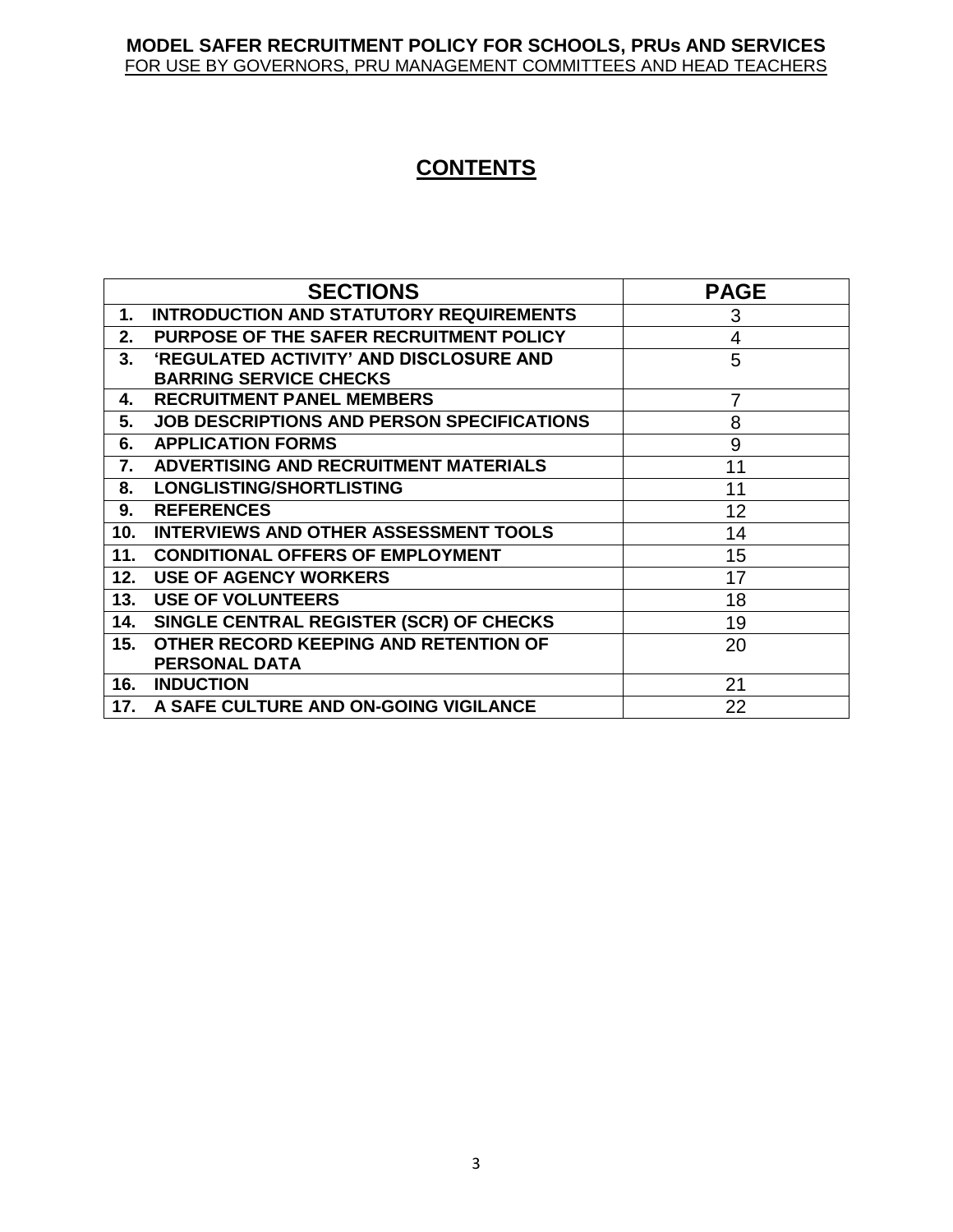#### **MODEL SAFER RECRUITMENT POLICY FOR SCHOOLS, PRUs AND SERVICES** FOR USE BY GOVERNORS, PRU MANAGEMENT COMMITTEES AND HEAD TEACHERS

#### **1. INTRODUCTION AND STATUTORY REQUIREMENTS**

Section 175 of the Education Act 2002 requires Governing Bodies of maintained schools and FE colleges to make arrangements to ensure that their functions are carried out with a view to safeguarding and promoting the welfare of children.

Regulations made under Section 157 of that Act state that Proprietors of Independent schools, which include Academies and Free schools, must make arrangements to safeguard and promote the welfare of pupils.

The Department for Education (DfE), has issued statutory guidance **'Keeping Children Safe in Education' (KCSIE)** under Section 175, Education Act 2002, the Education (Independent School Standards) (England) Regulations 2014 and the Education (Non-Maintained Special Schools) (England) Regulations 2015. Schools and Colleges must have regard to the guidance when carrying out their duties to safeguard and promote the welfare of children. This means that they should comply with it unless exceptional circumstances arise.

'School' means all schools whether maintained, non-maintained or independent schools, including academies and free schools, alternative provision academies, maintained nursery schools and pupil referral units. 'College' means further education colleges and sixth-form colleges, as established under the Further and Higher Education Act 1992, and relates to their responsibilities towards children under the age of 18, but excludes 16-19 academies and free schools (which are required to comply with relevant safeguarding legislation by virtue of their funding agreement).

KCSIE contains information on what schools and colleges **should** do and sets out the legal duties with which schools and colleges **must** comply. It includes safeguarding information for all staff, the management of safeguarding and responsibilities of governing bodies and proprietors, safer recruitment and dealing with allegations of abuse made against teachers and other staff.

KCSIE should be read and followed by governing bodies of maintained schools (including maintained nursery schools) and colleges, proprietors of independent schools (including academies, free schools), alternative provision academies, non-maintained special schools and management committees of pupil referral units (PRUs).

The above persons should ensure that **all staff** in their school or College **read at least Part One of KCSIE, 'Safeguarding information for all staff'**. They should also ensure that mechanisms are in place to assist staff to **understand and discharge their role and responsibilities** as set out in Part One. In addition, **Annex A 'Further Information'** contains additional information about specific forms of abuse and **should be read by School Leaders and staff working directly with children.**

KCSIE should be read alongside the DfE's statutory guidance **'Working Together to Safeguard Children'** which applies to all the schools referred to above, including maintained nursery schools. 'Working Together to Safeguard Children' covers action by all organisations, including schools, to protect children from risks of harm in the home or in the community. However, statutory guidance on 'Keeping Children Safe in Education', 'Working Together to Safeguard Children' and Child Protection Policies and Procedures in place within individual establishments are inextricably linked. Safer Recruitment is a vital factor in keeping children safe within the education environment.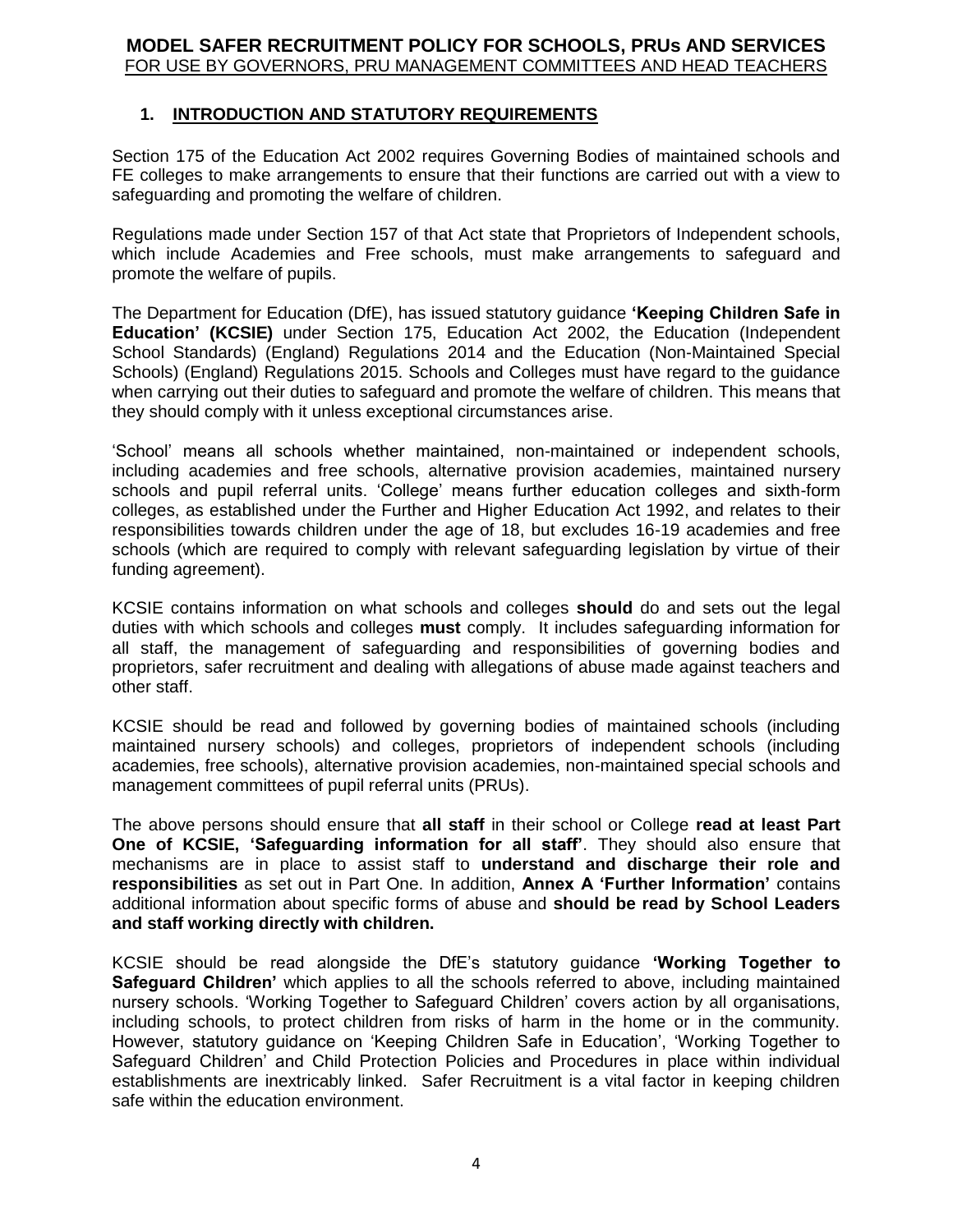There is also legislation governing those persons in 'regulated activity' (see below) and requirements to carry out criminal records and barred list checks. The main legislation in this respect is contained within the:

- Safeguarding and Vulnerable Groups Act 2006
- Protection of Freedoms Act 2012
- Equality Act 2010
- Police Act 1997, the Police Act 1997 (Criminal Records) Regulations 2002, as amended, the Police Act 1997 (Criminal Records) No 2 Regulations 2009, as amended
- Rehabilitation of Offenders Act 1974 (Exceptions) Order 1975, as amended
- Sexual Offences Act 2003

Any subsequent amendments will also apply as relevant.

**For Maintained Schools,** requirements relating to the appointment, discipline, capability, suspension and dismissal of staff, use of supply staff/workers, checks and information to be held on the establishment's single, central register (SCR), as well as information on teacher capability to be provided in references are specified within the School Staffing (England) Regulations 2009, as amended in 2012, 2013, 2014 and 2015 (applied to Pupil Referral Units through the Education (Pupil Referral Units) (Application of Enactment) (England) Regulations 2007), the Education (Pupil Referral Units) (Management Committees etc) (England) Regulations 2007, as amended by the Pupil Referral Units (Miscellaneous Amendments) (England), and any subsequent Regulations and/or amendments applicable to maintained schools and PRUs.

Separate Regulations apply to FE providers, Independent schools and non-maintained special schools. These include for example:

- **Independent schools, (including academies and free schools and alternative provision academies and free schools)** further details are within the Education (Independent School Standards) Regulations 2014
- **Colleges** within the Further Education (Providers of Education) (England) Regulations 2006; any subsequent amendments and other relevant regulations
- **Non -Maintained Special Schools** within the Non-Maintained Special Schools (England) Regulations 2015.

#### **2. PURPOSE OF THE SAFER RECRUITMENT POLICY**

It is essential that, as part of the responsibilities highlighted above, all organisations that employ staff or engage volunteers to work with children adopt a consistent and rigorous approach in their recruitment and selection processes with the aim of ensuring that those recruited are suitable for such an important and responsible role.

The purpose of safer recruitment is ultimately to:

- **Deter.** From the beginning of the recruitment process, it is important to send the right message – that the organisation has a rigorous recruitment process and does not tolerate any form of abuse. Wording in adverts and recruitment information must aim to deter potential abusers.
- **Identify and Reject.** It will not always be possible to deter potential abusers. Therefore, careful planning for the interview and selection stage, in terms of asking the right questions, setting appropriate tasks and obtaining the right information can assist in finding out who is suitable for the role and who is not.
- **Prevent, Detect and Reject.** There are no guarantees that even the most robust safer recruitment process will prevent an inappropriate appointment. However, this does not mean it is too late to act. Ensuring that comprehensive induction processes are in place, together with appropriate policies and procedures, raising awareness through staff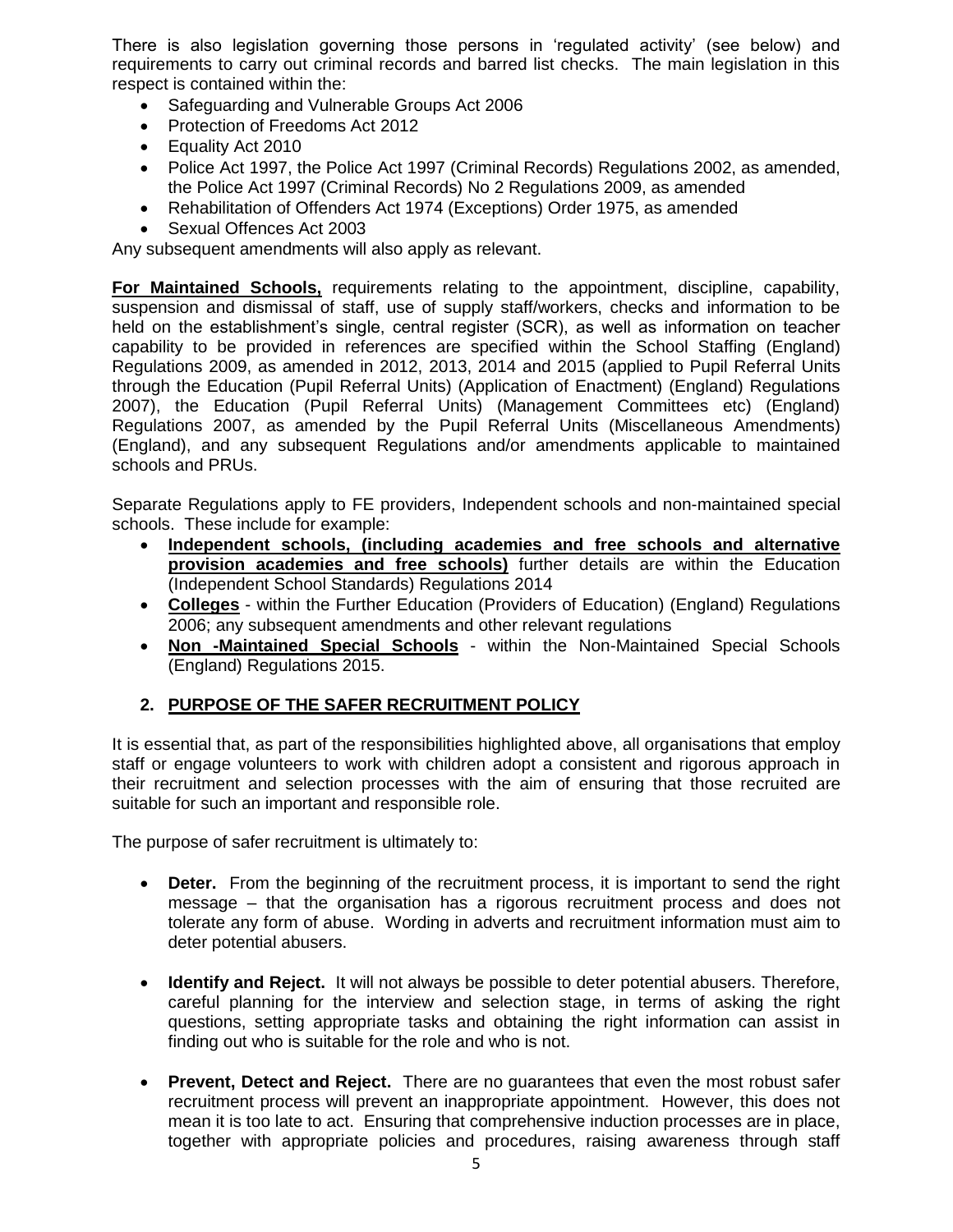training and generally developing and maintaining a safe culture within the organisation will all help to prevent abuse or identify potential abusers.

The intention of this policy is to ensure that all stages of the recruitment process contain measures to deter, identify, prevent, detect and reject unsuitable people from gaining access to pupils within the organisation. The policy and the practical implementation of recruitment and selection processes also aim to meet all legislative requirements as highlighted in 1. above, any statutory or other guidance that may from time to time be issued in order to keep children safe through safer recruitment in education, as well as principles of general good practice.

#### **3. 'REGULATED ACTIVITY' AND DISCLOSURE AND BARRING SERVICE CHECKS**

'**Regulated Activity**' is work which involves close and unsupervised contact with vulnerable groups including children, and which cannot be undertaken by a person who is on the Disclosure and Barring Service's Barred List.

Organisations providing 'Regulated Activity' in relation to children and young people have specific responsibilities for carrying out appropriate pre-employment checks, including Enhanced Disclosure and Barring Service (DBS) with Barred List check, when recruiting paid employees and workers. They must also ensure that they receive written confirmation that similar checks have been carried out by Agencies and other employers who may deploy or hire workers to them where such individuals will be in Regulated Activity.

Other people coming into such an organisation (e.g. volunteers, including Governors) with access to children may not be in regulated activity - if they are 'adequately supervised' when carrying out an activity with children which would be regulated activity when unsupervised. The specific checks to be carried out will depend upon the nature of the role.

The organisation is responsible for continuing vigilance in relation to staff, workers and any others coming onto the premises, and/or with access or opportunity for contact with the pupils, at all times.

This *school/PRU/service* will act in accordance with the statutory requirements relating to **'Regulated Activity' relating to children which can be defined as follows**:

- **(i) Unsupervised activities in any setting – including teaching, training, instructing, caring for (see iii) below), supervising, providing advice/guidance on well-being, driving a vehicle only for children**
- **(ii) Work for a limited range of establishments ('specified places') with the opportunity for contact, e.g. schools, colleges, children's homes, children's centres, childcare premises (but not work by supervised volunteers)**

Work/activities in (i) and (ii) above must be carried out 'regularly' to be included within regulated activity. 'Regular' means carried out by the same person frequently (once a week or more often) or intensively (on 4 or more days in a 30-day period) or overnight (if carried out – even once - at any time between 2am and 6am and with an opportunity for face-to-face contact with children). Day to day management or supervision on a regular basis of a person providing the above regulated activity for children is also within the definition of regulated activity for children. However, some activities are always regulated activities, regardless of their frequency or whether they are supervised or not, such as those below.

(iii) **Relevant personal care, or health care by or supervised by a professional, even if done only once.** ('Personal care' means helping a child, due to age, illness or disability, with eating, drinking, toileting, washing, bathing or dressing; 'Health care' means care for children provided by, or under the direction or supervision of, a regulated health care professional).

#### (iv) **Registered child-minding and foster carers.**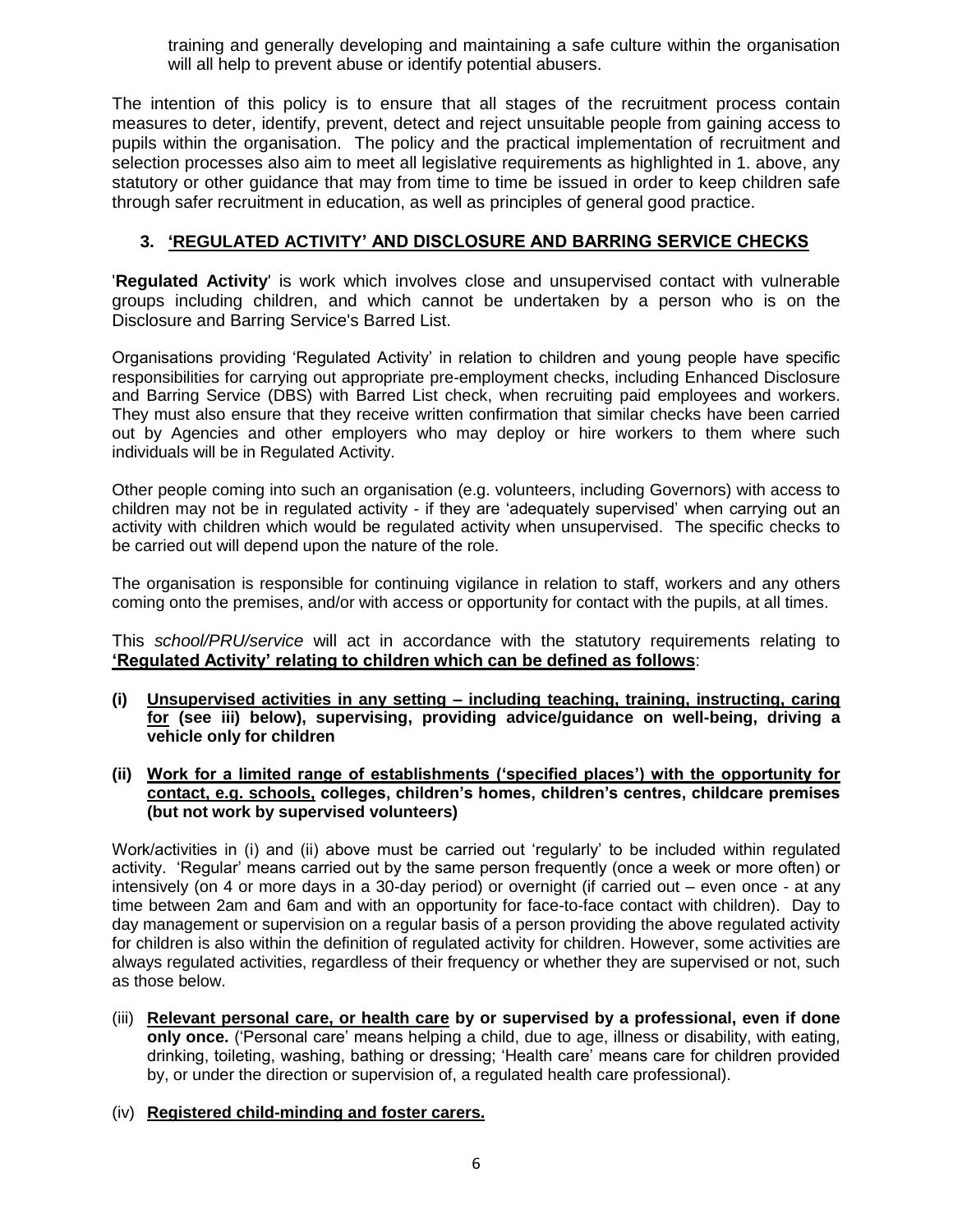(Regulated Activity excludes family and personal, non-commercial arrangements).

**All employees and paid workers (e.g. supply workers engaged directly) in schools, colleges, PRUs and similar educational establishments providing education are in regulated activity** and the employer must ensure that an Enhanced DBS with Barred List check is carried out. This includes all categories of staff and workers, as all, even if not directly involved in teaching or supervising children, have the opportunity for contact. **For visiting staff/workers,** such as Agency supply workers in RA, it is for the providing organisation to carry out checks - the 'hirer' then obtains written confirmation for their Single Central Register (SCR).

**Supervised volunteers, inc. Governors, trustees, etc.** are not normally in RA. However, it is for the organisation to decide and will depend upon whether they are being 'adequately supervised' in accordance with statutory supervision guidance published by the DfE\*\*. If such persons are adequately supervised when carrying out an activity that would fall within RA if not so supervised, then they will not be in RA. Otherwise, if not adequately supervised, they are in RA. With regard to **Governors,** under the School Governance (Constitution and Federations) (England) (Amendment) Regulations 2016, it is a statutory requirement that all Governors not in RA have an Enhanced DBS WITHOUT Barred List Check. For **other regular volunteers** who are not in RA, although not a statutory requirement, an Enhanced DBS WITHOUT a Barred List check should also be obtained as best practice. (There is no entitlement to ask for a Barred List check for volunteers not in RA).

Schools and Colleges should ensure that any contractor, or employee of a **Contractor,** who is to work at the school or college has been subject to the appropriate level of DBS check.Contractors carrying out work of a temporary or occasional nature, e.g. maintenance (but not teaching, training etc.) are not normally in RA. However, where contractors are engaging in RA, an Enhanced DBS certificate, including Barred List information will be required. For others who are not engaging in RA, but whose work provides them with an opportunity for regular contact with children, an Enhanced DBS check (WITHOUT Barred List information) will be required. For longer term, regular contracted work, a decision needs to be made about whether individuals have the opportunity for contact in a similar way to school site staff and can be deemed to be in RA. Decisions must be made on a caseby-case basis, taking into account the relevant and prevailing circumstances at the time.

Under no circumstances should a contractor in respect of whom no checks have been obtained be allowed to work unsupervised or engage in regulated activity. Schools and colleges are responsible for determining the appropriate level of supervision depending upon the circumstances. If a contractor is self-employed, the school/college should consider obtaining the DBS check, as selfemployed people are not able to make an application directly to the DBS on their own account. The identity of contractors and their staff should always be checked on arrival.

As **trainee teachers** are likely to be engaging in regulated activity an enhanced DBS certificate with barred list check must be obtained. Where trainees are salaried (employed) this is the responsibility of the employer. Where trainee teachers are fee-funded it is the responsibility of the initial teacher training provider to carry out the necessary checks and schools should obtain written confirmation from the training provider that checks have been carried out and suitability to work with children assessed.

Schools and Colleges organising work experience placements should ensure that policies and procedures are in place to protect the children from harm. Barred List checks by the DBS may be required on some **adults who supervise a child under the age of 16 on a work experience placement.** Consideration would need to be given to the specific circumstances of the work experience, in particular the nature of the supervision and the frequency of the activity being supervised, to determine what, if any, checks are necessary. These considerations would include whether the person providing the teaching, training, instruction and/or supervision to the child will be unsupervised and providing the teaching, training and/or instruction frequently (at least once a week or on more than three days in a 30 day period, or overnight). If the person working with the child is unsupervised and the same person is in frequent contact with the child, the work is likely to be regulated activity. If so, the employer providing the work experience should be asked to ensure that the person providing the instruction or training is not a barred person. Schools and colleges are not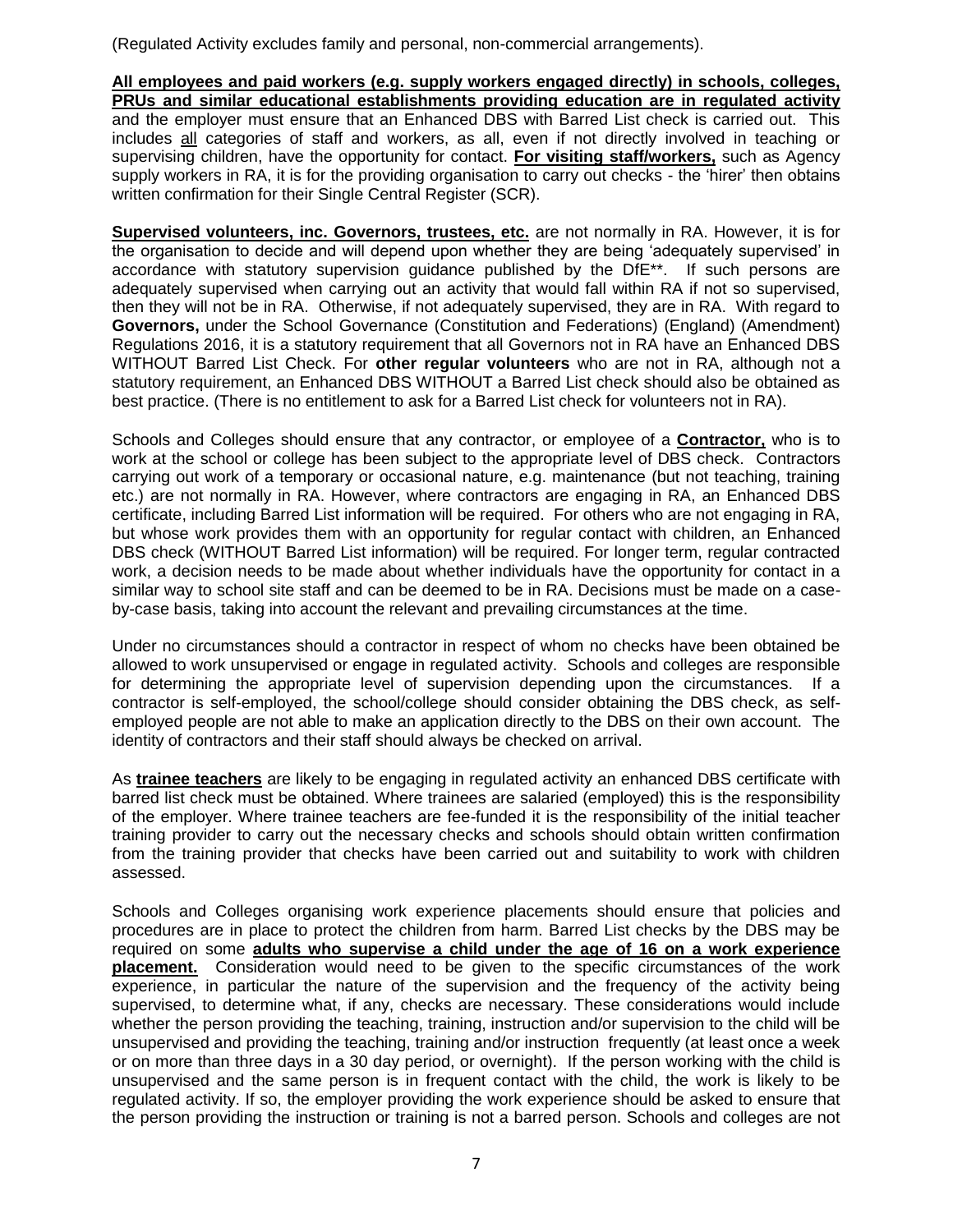able to request an enhanced DBS check with Barred List information for staff supervising children aged 16 to 17 on work experience.

If an **activity undertaken by a child on work experience takes place in a 'specified place',** such as a school or college, and gives the opportunity for contact with children, this may itself be considered to be regulated activity. In such cases, where the child is 16 or over, the work experience provider should consider whether an Enhanced DBS check should be requested for the child/young person in question. DBS checks cannot be requested for children/young people under the age of 16.

There is no entitlement to request DBS or Barred List checks on **Visitors** (e.g. children's relatives or other visitors attending a sports day). A professional judgement must be made at the relevant time about the need to escort or supervise them.

Arrangements are often made by schools for their children to have learning experiences where, for short periods, the **children may be provided with care and accommodation by a host family to**  which they are not related. Such arrangements may amount to 'private fostering'. Further guidance about these arrangements and the responsibilities arising from the link with regulated activity are set out in Keeping Children Safe in Education, (KCSIE) 'Annex E: Children Staying with Host Families'.

#### *\*\* The DfE's factual notes on 'Regulated Activity in relation to Children: Scope' and 'Statutory Guidance: Regulated Activity (Children) – Supervision of Activity with Children which is Regulated Activity when Unsupervised' are included at Annex F in KCSIE.*

In accordance with the above requirements and guidance, this *school/PRU/service* will take appropriate steps to ensure that all those employees, paid workers and any others deemed to be in regulated activity, are subject to the highest level of checks including, for new recruits, a full Enhanced DBS with Barred List Check, or as required at the time of recruitment. Others not in regulated activity will normally be required to undergo an Enhanced DBS without Barred List check if they have regular involvement with pupils but are adequately supervised. However, if they are carrying out ad-hoc or one off volunteering activities etc., they will not normally be subject to an Enhanced DBS check. (See also 11. below 'Use of Agency Workers' and 12. 'Use of Volunteers').

For any persons deemed not to be in regulated activity, steps will be taken to ensure that adequate supervision and/or protocols to ensure the safety of pupils at all times, are in place, in accordance with statutory guidance and general good practice. An appropriate level of checks, in addition to the requirements set out above, will be carried out in relation to all new recruits.

Notwithstanding the above, the *school/PRU/Service* will ensure that all Governors have an Enhanced DBS check (with Barred List check if in RA, otherwise without Barred List check), in accordance with legislative requirements.

#### **4. RECRUITMENT PANEL MEMBERS**

Panel members will be appointed or selected in accordance with any requirements set out in the School Staffing, Further Education Providers, Independent School Standards or other relevant Regulations and/or as otherwise determined by the *Governing Body/PRU Management Committee.*

The recruitment and selection process, in particular interviews, will be carried out by two or more people. Wherever possible, Appointments Panels will consist of an odd number of at least three people.

Panel members will be appropriately trained or briefed. **In accordance with statutory requirements, at least one member of the Panel will have successfully completed safer recruitment training.** Wherever possible, all Panel members will be involved throughout all stages of the recruitment and selection process but, in any event, a Panel member trained in safer recruitment will be involved throughout.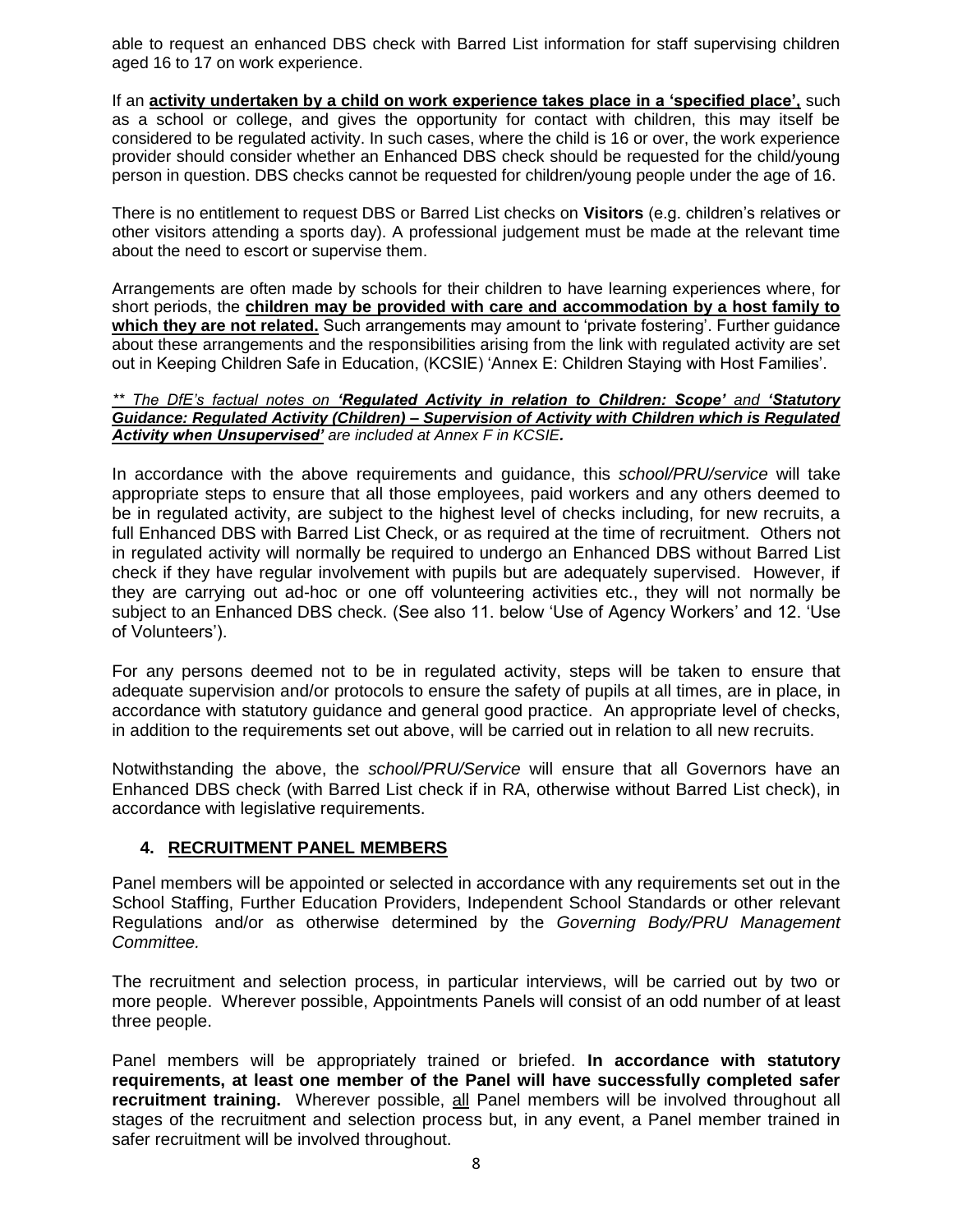#### **5. JOB DESCRIPTIONS AND PERSON SPECIFICATIONS**

#### **Job Analysis**

When a vacancy arises due to an employee leaving or moving to a different role, it cannot be assumed that a 'like for like' replacement is required. A review of the job description may highlight the fact that the existing role no longer meets current needs. Therefore, the requirements for any replacement or new role will be analysed prior to drawing up the Job Description and Person Specification which define the role.

#### **Job Description**

The general layout of job descriptions for all posts including support staff and teachers will be very similar but may also need to reflect any local or national requirements. For example, the statutory School Teachers' Pay and Conditions Document sets out the contractual framework for all teachers in terms of their professional responsibilities and duties. However, additions may be made, for example, in terms of any generic requirements such as equal opportunities and responsibilities for safeguarding, and specific requirements relating to TLR payments or other job requirements where applicable.

However, in general, all Job descriptions will normally contain:

- The post title and grade
- The main purpose of the job
- The main tasks or duties to be carried out
- The scope of the job to indicate its position within the organisation
- General statements relevant to all positions, such as requirements relating to equal opportunities and health and safety

As all work in a school or similar setting involves responsibility for the safeguarding of children, the job description will also make clear –

 The extent of the post holder's contact with children and young people and, in line with the establishment's commitment to the health, safety and welfare of children, the general responsibility for safeguarding.

#### **Person Specification**

The person specification describes the profile of the ideal person to fill the job requirements. It is essential to the recruitment and selection process as it is used for the drawing up the advertisement, long/shortlisting and the interviewing and selection process. It sets out the criteria against which candidates will be assessed and includes the core areas for the focus of interview questions.

Person specifications drawn up will outline:

- Any qualifications required for the post
- Knowledge, skills and abilities required to carry out the duties of the post
- Any specific training requirements
- The need for awareness of, and commitment to, equal opportunities issues
- The need for commitment to the promotion of health and safety at work and to the protection and safeguarding of children.

The person specification will clearly indicate whether the stated criteria are: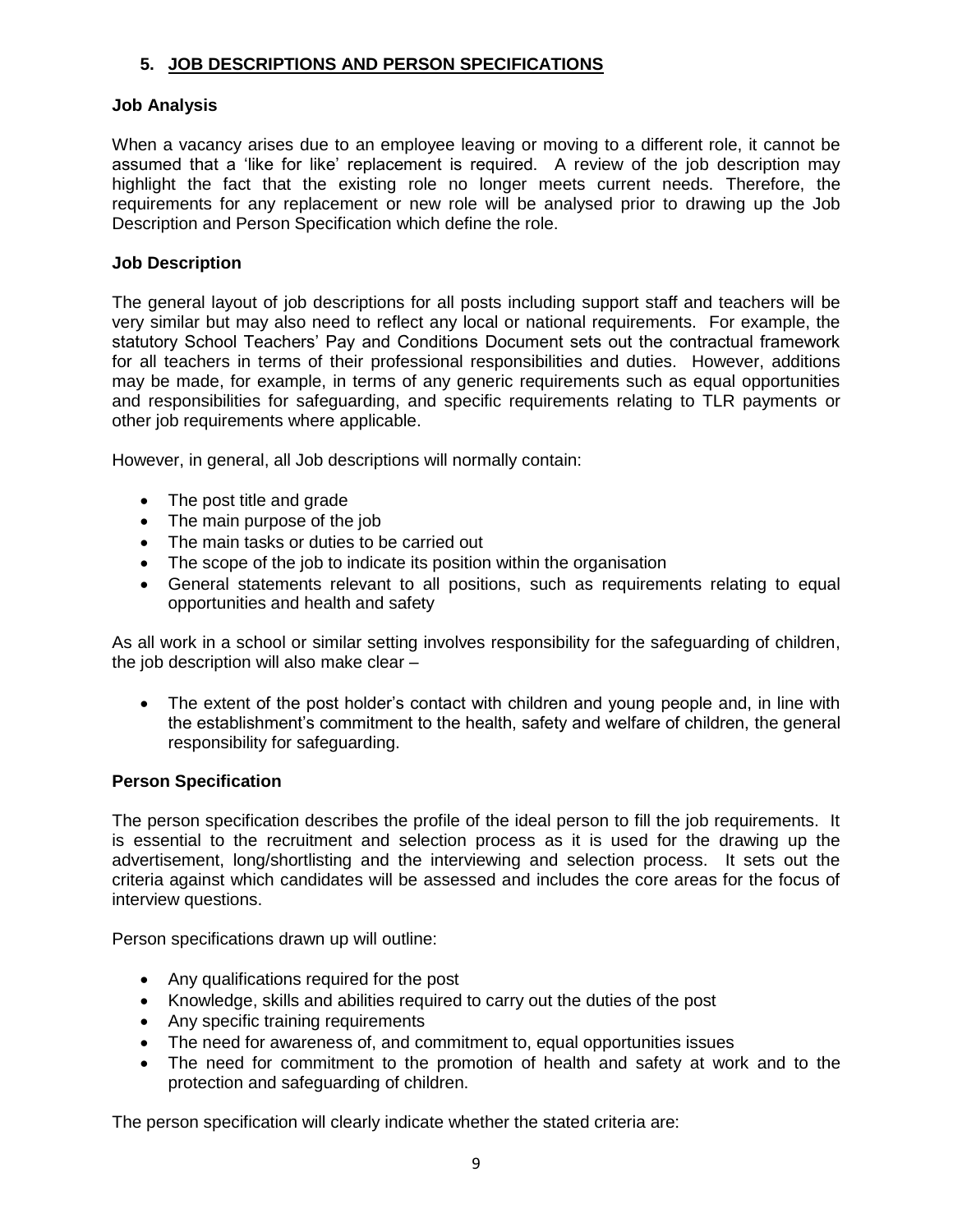- **Essential** relating only to those areas without which the job cannot be performed; or
- **Desirable** not essential to carrying out the duties, but which would be valuable. They may assist in the final selection process if several candidates all meet the essential criteria.

It will also indicate how the criteria will be tested, i.e. on the application form, at interview and/or through a task set as part of the selection process.

Person specifications will also include statements to the following effect:

*"Applicants called for interview should note that the interview itself (and/or any additional tasks to be performed, if applicable) will, as appropriate to the role:*

- *(i) Focus on the requirements to carry out the duties of the job, as described*
- *(ii) Explore issues relating to the safeguarding and promoting the welfare of children, including:*
	- *Motivation to work with children and young people*
	- *Ability to form and maintain appropriate relationships and personal boundaries with children and young people*
	- *Emotional resilience in working with challenging behaviours*
	- *Attitudes to use of authority and maintaining discipline.*
- *(iii) Be used to explore any relevant issues arising from references received."*

Profiles for **Volunteer roles** will also be drawn up according to the principles set out above.

#### **6. APPLICATION FORMS**

A suitably-structured, pre-defined application form will be used for recruitment to all posts. CVs will not be accepted. Application forms are employer-led, requiring specific information from all applicants. CVs are left to the discretion of individual applicants and contain only information that they choose to provide.

The use of application forms will help to ensure that detailed information, critical to the recruitment process, can be gathered from all applicants in a consistent format.

Application forms to be used for all **external recruitment** will include as a minimum:

- Personal details including name, former names, date of birth, current address, NI number and, for teachers, teacher reference number
- Qualifications
- Present (or last) employment and reason for leaving
- Full history since leaving school education, employment and any voluntary work, as well as explanation of any gaps
- Request for details of appropriate referees (see also '9. References' below)
- The requirement for a personal statement addressing the criteria set out in the person specification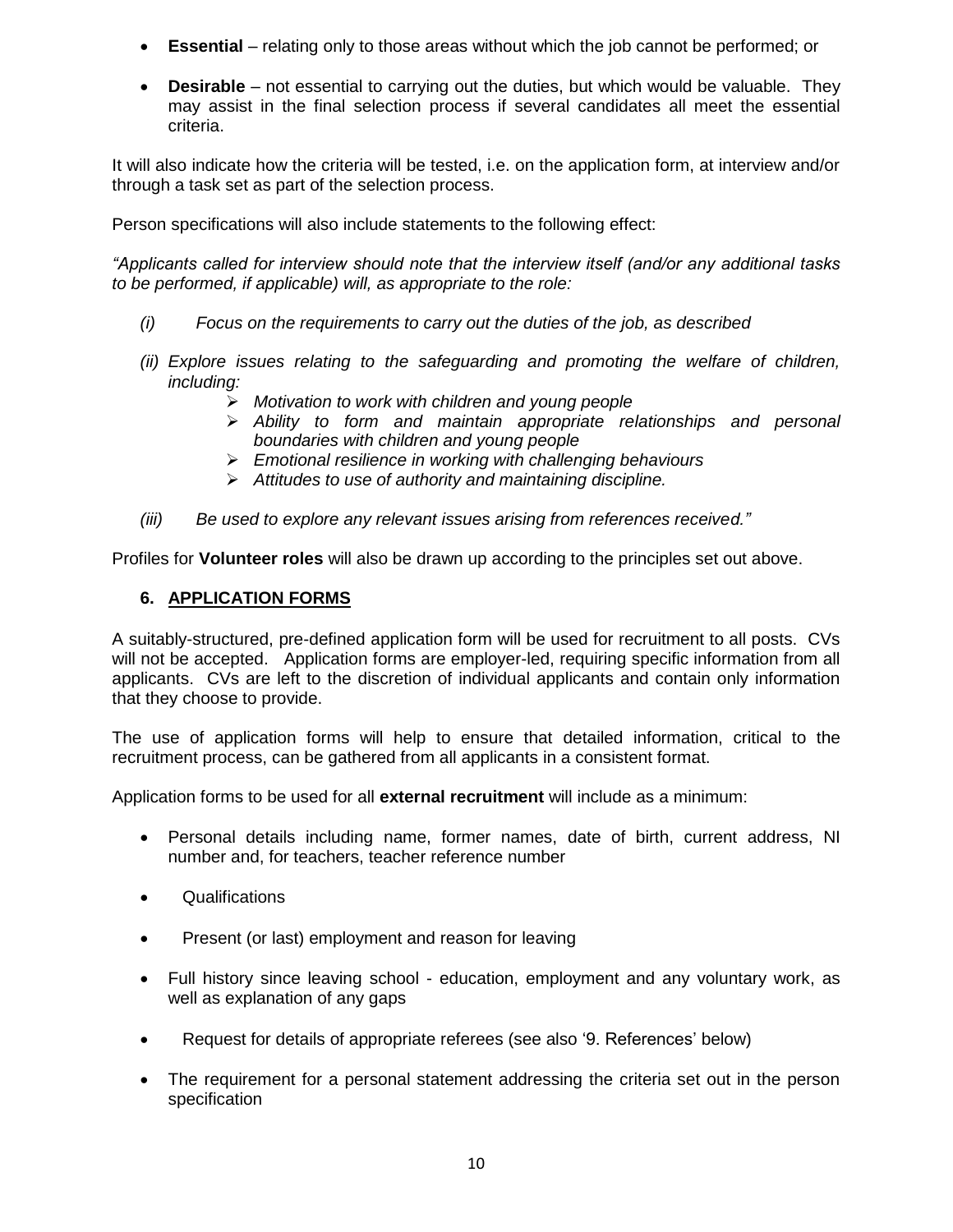- Explanation that the post is exempt from the provisions of Section 4 (2) of the Rehabilitation of Offenders Act 1974 by virtue of the Rehabilitation of Offenders Act 1974 (Exceptions) Order 1975 and the requirement for a 'self-disclosure' – a signed declaration of any unspent and relevant spent criminal offences (See below **\*\***\*\*)
- The requirement for a signed declaration that all information provided is true

Separate application forms may be used for **internally advertised posts** which will require, as a minimum, further details to update the above information, as originally provided, and new signed declarations.

**Volunteers** will be required to complete an application form in order to provide personal details, details of previous employment, voluntary work and other activities, general information about their reasons for applying for voluntary work and a signed declaration about any criminal record, for relevant roles a declaration to meet childcare disqualification requirements under the Childcare Act 2006, and declaration to confirm the accuracy of information provided.

#### **\*\*\*\*DECLARATION OF UNSPENT AND RELEVANT SPENT CRIMINAL OFFENCES**

The purpose of requiring a self-disclosure as part of the application is to give candidates an opportunity to share relevant information about any convictions or cautions at an early stage. Disclosed information will not be used as a criterion for short-listing. Fair and objective assessment criteria will be applied. Information on self-disclosures will only be used in relation to short-listed candidates and will not automatically rule someone out. A full DBS check will still be carried out on making a conditional offer and the two sets of information compared. Note that applicants will only be asked about 'unspent and relevant spent' convictions, cautions, reprimands and warnings and these will be the only ones appearing on Disclosure certificates. Other minor, older offences will be filtered out after the relevant time period. Those offences to be declared include:

**Cautions** relating to an offence from a list (see below) agreed by Parliament

**Cautions** given less than 6 years ago (where the individual was over 18 years old at the time of the caution)

**Cautions** given less than 2 years ago (where the individual was under 18 years old at the time of the caution)

**Convictions** relating to an offence from a prescribed list (see below)

**Convictions** that resulted in a custodial sentence (regardless of whether served)

**Convictions** given less than 11 years ago (where the individual was over 18 years old at the time of the conviction)

**Convictions** given less than 5.5 years ago (where the individual was under 18 years old at the time of the conviction)

Irrespective of the above list, **if individuals have more than one conviction then ALL convictions must be declared.**

The list referred to above includes a range of offences which are serious and which relate to sexual offending, violent offending and/or safeguarding. It is never appropriate to withhold details of offences on this list. A list of offences which **must always** be declared has been derived from the legislation and can be accessed using the following link:

[https://www.gov.uk/government/publications/dbs-list-of-offences-that-will-never-be-filtered-from-a](https://www.gov.uk/government/publications/dbs-list-of-offences-that-will-never-be-filtered-from-a-criminal-record-check)[criminal-record-check](https://www.gov.uk/government/publications/dbs-list-of-offences-that-will-never-be-filtered-from-a-criminal-record-check)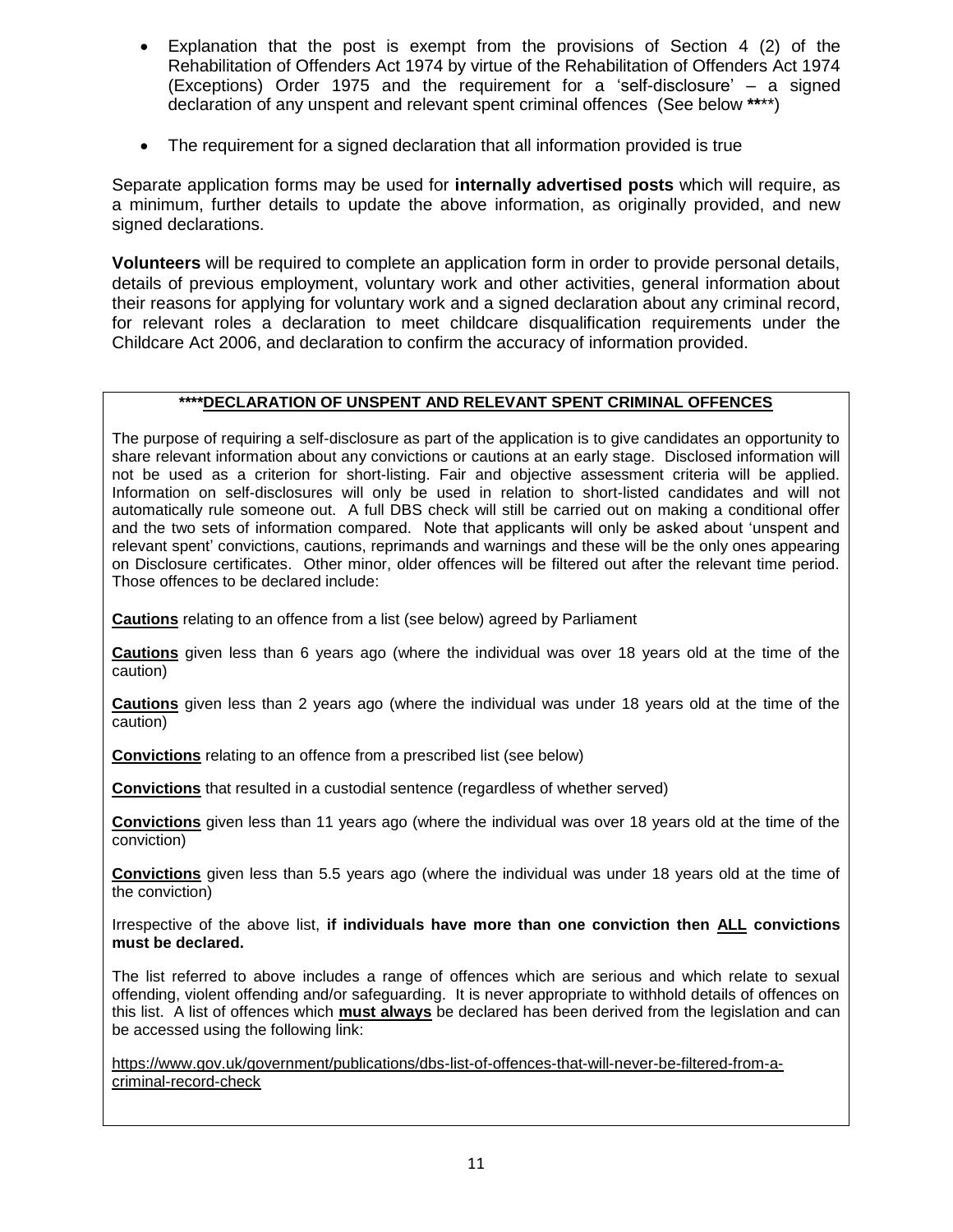#### **7. ADVERTISING AND RECRUITMENT MATERIALS**

The **job advertisement** provides potential applicants with their first impression of the organisation. An important part of the message of the advert is to inform anyone viewing it that the organisation is fully committed to safeguarding and protecting the welfare of children and young people.

In these circumstances, all advertisements will include a statement to the effect that:

*"All schools and services in Enfield are committed to safeguarding and promoting the welfare of children and young people. Therefore, all workers and employees within Enfield are expected to share this commitment."*

#### OR

*"XXX school is committed to safeguarding and promoting the welfare of children and young people. Therefore, we expect all workers and employees to share this commitment".*

Other general statements applicable to all posts may also be included in the wording of advertisements, e.g.

*"All appointments are subject to satisfactory pre-employment checks, including a satisfactory Enhanced criminal records with Barred List check through the Disclosure and Barring Service (DBS)."* 

#### AND/OR

*"CVs will not be accepted."*

The above are examples only. Alternative wording may also be used.

Prospective applicants for posts will receive the following **materials in recruitment packs:**

- Application form
- Job description
- Person specification
- Safer Recruitment Policy (this document) or relevant information from it for example, completion of application forms, references, interviews/tasks and pre-employment checks etc., as relevant and appropriate
- Child Protection Policy
- Code of Conduct
- Interview arrangements and/or selection procedure for the post
- Any relevant general information relating to the organisation, area etc.
- Any other relevant details or documentation.

#### **8. LONGLISTING/SHORTLISTING**

Recruitment to some positions will involve a two-stage process requiring first longlisting, then shortlisting following a first round of selection. Whether a position requires longlisting and shortlisting processes, or just shortlisting, the principles to be applied will be the same.

Long/shortlisting will be conducted by the interview Panel, or one or more members of the Panel. It will always be carried out by at least two people.

The criteria to be used for long/shortlisting will be based on the person specification and job description applicable to the post. This will ensure that the process includes criteria specific to working with children as well as other essential requirements for carrying out the specific duties of the post.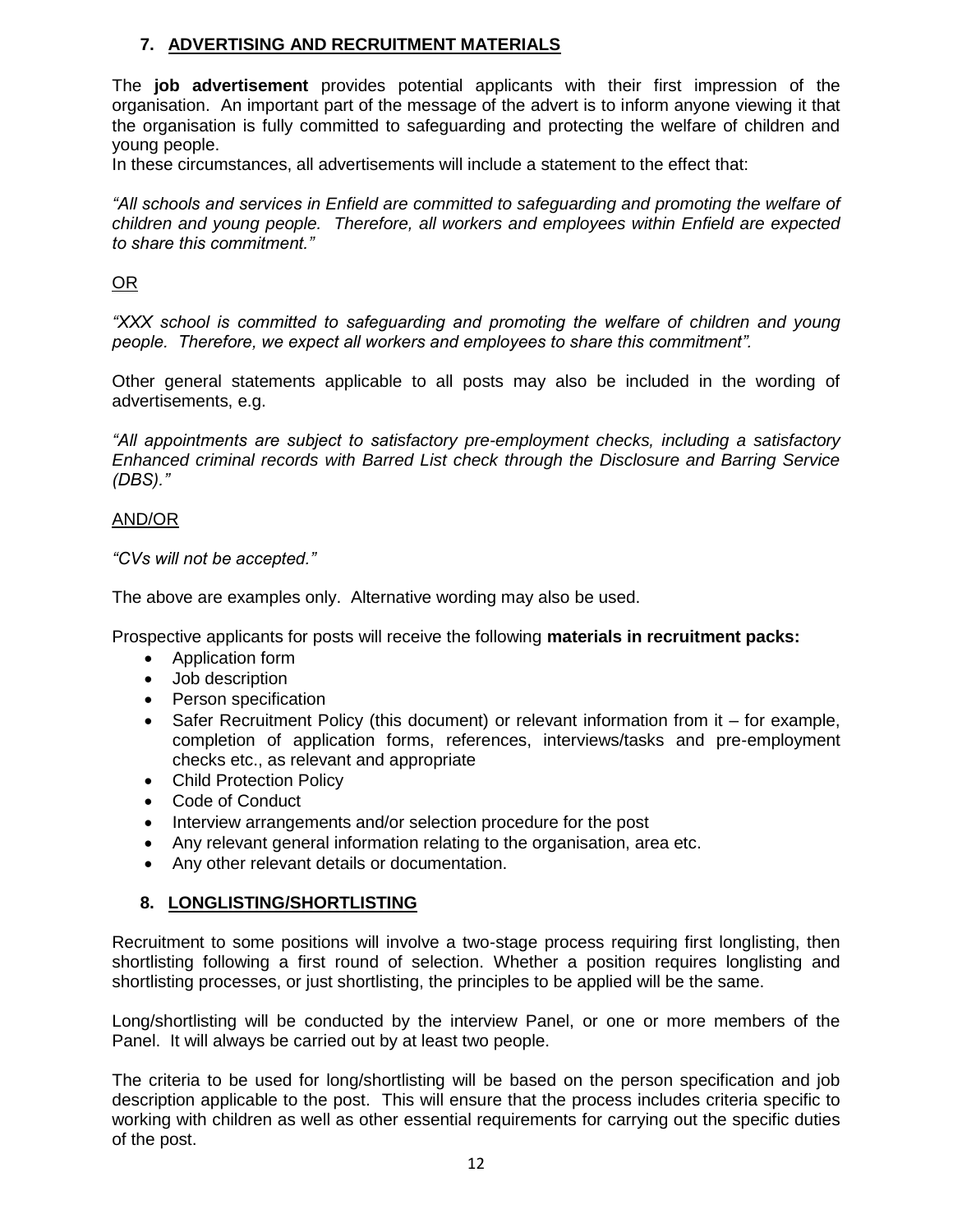Those carrying out the long/shortlisting process will, as appropriate:

- To ensure consistency, assess each application against the criteria, including criteria specific to working with children – use of a grid is recommended for this purpose
- Take time to properly scrutinise the applications
- Consider whether each application is fully completed if not, it may be returned to the applicant or discarded from the process
- Highlight any gaps (in employment etc) to be explored further should the candidate be long/shortlisted
- Look for evidence provided against the criteria set out in the person specification and the job description
- Apply the long/shortlisting criteria equally
- Normally only long/shortlist those applications that meet all the essential criteria set out in the person specification. However, if this is not clear in relation to any applications, it may be decided to long/shortlist and explore the issues further at interview.

If a greater than anticipated number of applicants all meet the essential criteria for the post, it may be decided to use any specified desirable criteria to make a selection for the long/shortlist.

#### **9. REFERENCES**

References are an important part of the process of gathering as much information as possible about potential new recruits.

Testimonials from applicants will not be accepted. Two references will always be obtained directly from the referees. Application forms will normally request the following in relation to referees provided:

- One referee must be the current or last employer
- If the employer is/was a School, then the referee provided must be the Headteacher
- Where the applicant is not currently working with children but has done so in the past, the second referee should be the employer by whom s/he was most recently employed in work with children.

References will normally be obtained following the long/shortlisting process (as applicable) and prior to interview. This will enable comparisons to be made with the information provided on the individual's application form and for any issues to be explored at interview. The application form will ask applicants if they are willing to allow referees to be contacted prior to interview and warned that they may not be shortlisted if not. This decision is at the discretion of the *school/PRU/service.* 

Reference requests will normally be made by requiring the completion of a standard questionnaire. Use of a questionnaire helps to ensure that the prospective employer has the opportunity to obtain information in respect of all areas essential to the role. A letter from a referee may not cover all areas or provide all relevant information that the prospective employer requires.

A standard Reference Questionnaire, or other reference request, will normally ask about:

- Capacity in which the applicant is/was employed, dates, quality of work, relationships with colleagues, parents and pupils, strengths, areas for development, honesty, punctuality and reliability
- Any current disciplinary/capability warnings, or such warnings which were current at the time of leaving
- Any disciplinary/capability action that is/was pending or unresolved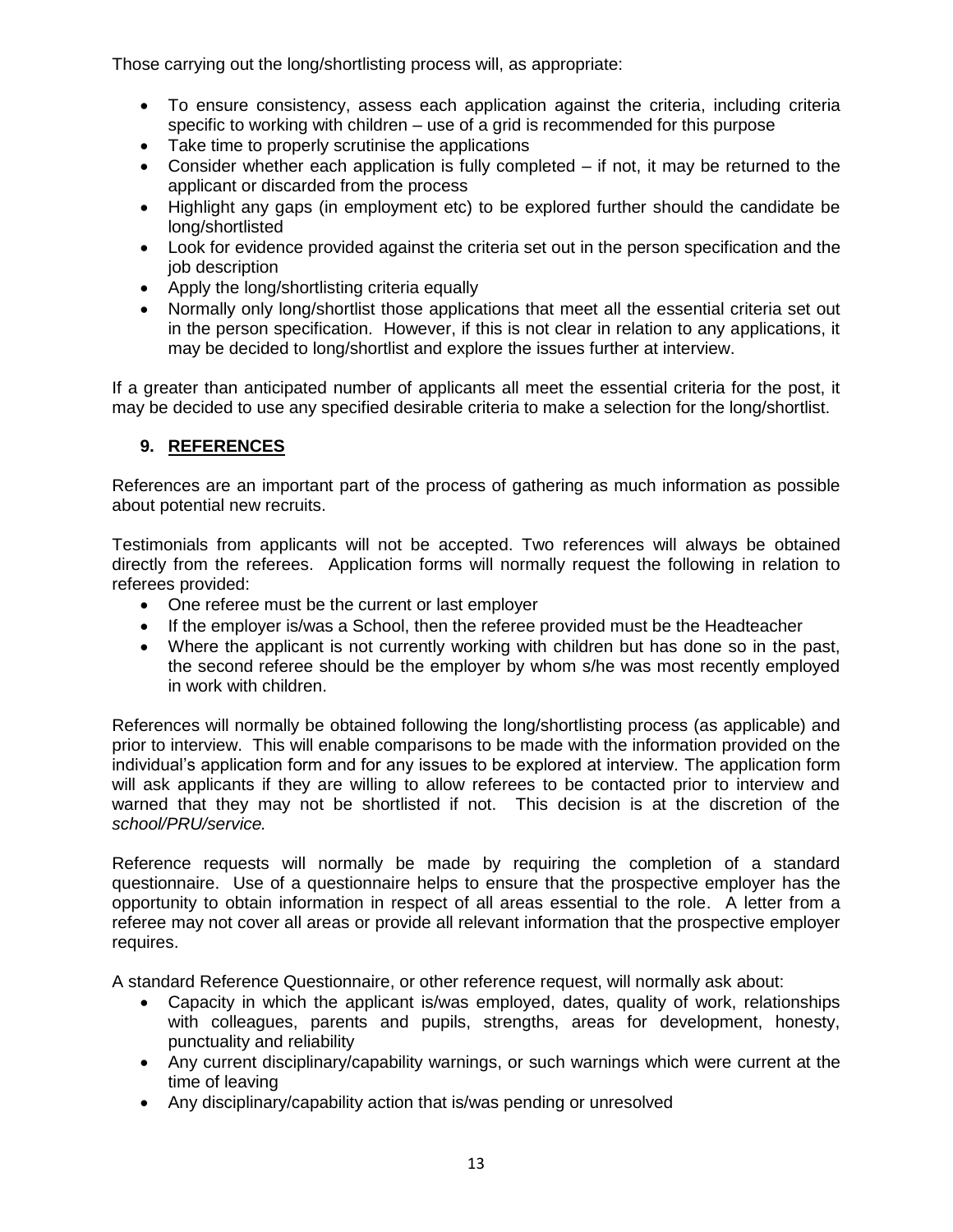- Where the request relates to a teacher, any capability proceedings within the last two years
- The details of any expired warnings that relate to the safety and welfare of children or young people or behaviour towards children or young people
- Reason(s) for leaving if no longer in that employment
- Whether the referee would re-employ and whether the applicant is recommended for the post.

Referees will be provided with a copy of the job description and person specification for the post.

(The questionnaire will normally also include appropriate alternative questions for circumstances where an applicant is not known to a referee as an employee/worker or trainee).

Subject to the exceptional circumstances set out below, references requested prior to interview, or prior to a conditional job offer being made, will NOT ask about attendance or health-related matters. However, health-related questions may be asked of referees when a conditional offer of the post has been made. Therefore, a supplementary request for such further information from referees may be made at that stage, with an applicant's express permission.

It should be noted that the **Equality Act 2010** limits the circumstances in which a prospective employer can ask health-related questions of either a referee or the applicant before a conditional job offer is made. Questions may only be asked at an early stage to help to:

- Decide whether any reasonable adjustments need to be made for the applicant to be able to participate in the selection process
- Decide whether an applicant can carry out a function that is essential (intrinsic) to the job
- Monitor diversity among people making applications for jobs
- Take positive action to assist disabled people
- Clarify that a candidate does have a disability where the job genuinely requires the jobholder to have a disability.

Where any of these exceptional circumstances apply, information will be provided in the recruitment materials, requested as part of the application form/process and/or requested of referees, only as relevant to the circumstances.

References will be obtained prior to interview wherever possible and, on receipt, the Interview Panel and/or those who carried out the long/shortlisting will scrutinise the references to:

- Confirm whether or not all questions have been answered satisfactorily and whether there are any statements or issues that need to be further explored with the referee e.g. if answers provided are vague.
- Compare the information provided by the applicant with that provided by referees.

Any inconsistencies, discrepancies or concerns will be followed up with referees and/or applicants prior to interview, or as part of the interview process, as appropriate.

Sometimes, a referee may not be willing to complete a standard reference questionnaire or may not be willing to provide a reference at all. This may be because a particular organisation has a policy of simply not providing references, only providing basic standard information such as dates of employment or they may be restricted by what can be provided because a standard reference has been agreed as part of a settlement agreement. In these circumstances, it is at the discretion of the *school/PRU/service* to decide whether to accept this situation or to not proceed any further with the application. This may depend upon other information received and/or other checks that can be carried out.

#### Additional Note:

If a candidate short-listed for a teaching post is not currently employed as a teacher, a check will normally be made with the school, college or local authority at which they were most recently employed, to confirm details of their employment and reasons for leaving. This applies regardless of whether or not the candidate has given that employer as a referee.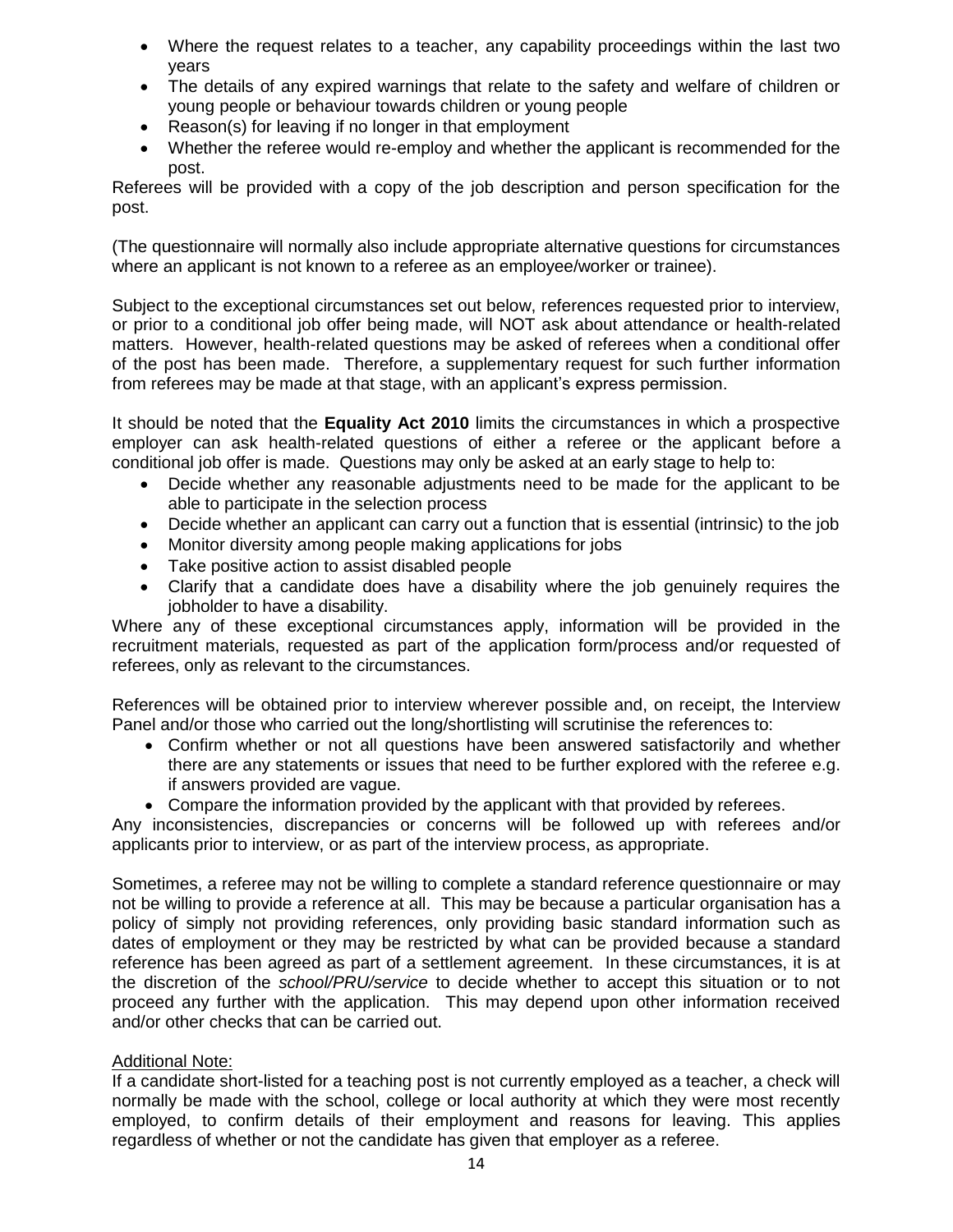#### **10. INTERVIEWS AND OTHER ASSESSMENT TOOLS**

Recruitment to all posts will involve an **interview** due to the essential requirement to question applicants about the job requirements and understanding/awareness of safeguarding issues, to explore any gaps, issues or inconsistencies with the application and to assess interaction and responsiveness.

The Panel will meet prior to the interviews in order to carry out the necessary preparation for conducting the interview, which will normally include the following:

- A set of basic questions to ask of all long/shortlisted candidates, prepared in advance. However, additional follow-up questions are likely to be needed at the interview itself as a means of probing for additional information. These questions will depend upon initial responses given by individual candidates
- Inclusion of appropriate questions relating to the safeguarding and welfare of children. This will depend upon the type and level of the post but all posts have responsibility in this area and it is important, therefore, to test motives, attitudes, awareness and understanding in this area.
- Preparation of any additional questions that the Panel will need to ask of individual applicants about their applications, for example, gaps in employment history or any other concerns.
- Agreement by Panel members on the responses they are seeking to their questions and the type of responses that would cause concern.
- Agreement by panel members of who is to ask questions, take notes etc. Questions may be asked by one or all Panel members, with notes being taken of responses.

A grid will normally be used for the purpose of questions to be asked, expected and actual responses.

**Other assessment and selection methods,** in addition to an interview, may also be used. The nature of these additional tools will depend upon the type and level of the post. Other assessment methods may include, for example:

- Presentations
- Role plays
- **•** Group exercises
- Observation (of teaching or activity with a class or group of pupils)
- Written tests
- Other data analysis exercises, In-tray exercises etc.

Assessment and Selection methods in addition to an interview are useful in obtaining a range of information about individuals, including assessing their interaction with others, both adults and pupils, team work, skills and abilities to carry out particular tasks etc. Appropriate selection methods will be discussed and considered by the Panel, as relevant. Panel members will be well-briefed and/or trained in their use.

Interview invitations to long/shortlisted candidates will normally include the following:

- Details of date, time, venue
- Direction and/or map, together with details of parking arrangements
- Where to report on arrival
- Likely length of the interview and information about any tests or exercise to be included in the process
- Details of the scope of the interview (to be based on the person specification and to include exploration of each candidate's suitability to work with children, together with any issues arising from the application form or references)
- Details of documents that candidates will need to bring with them, e.g. proof of identity, documents for the Immigration, Asylum and Nationality check, qualification certificates.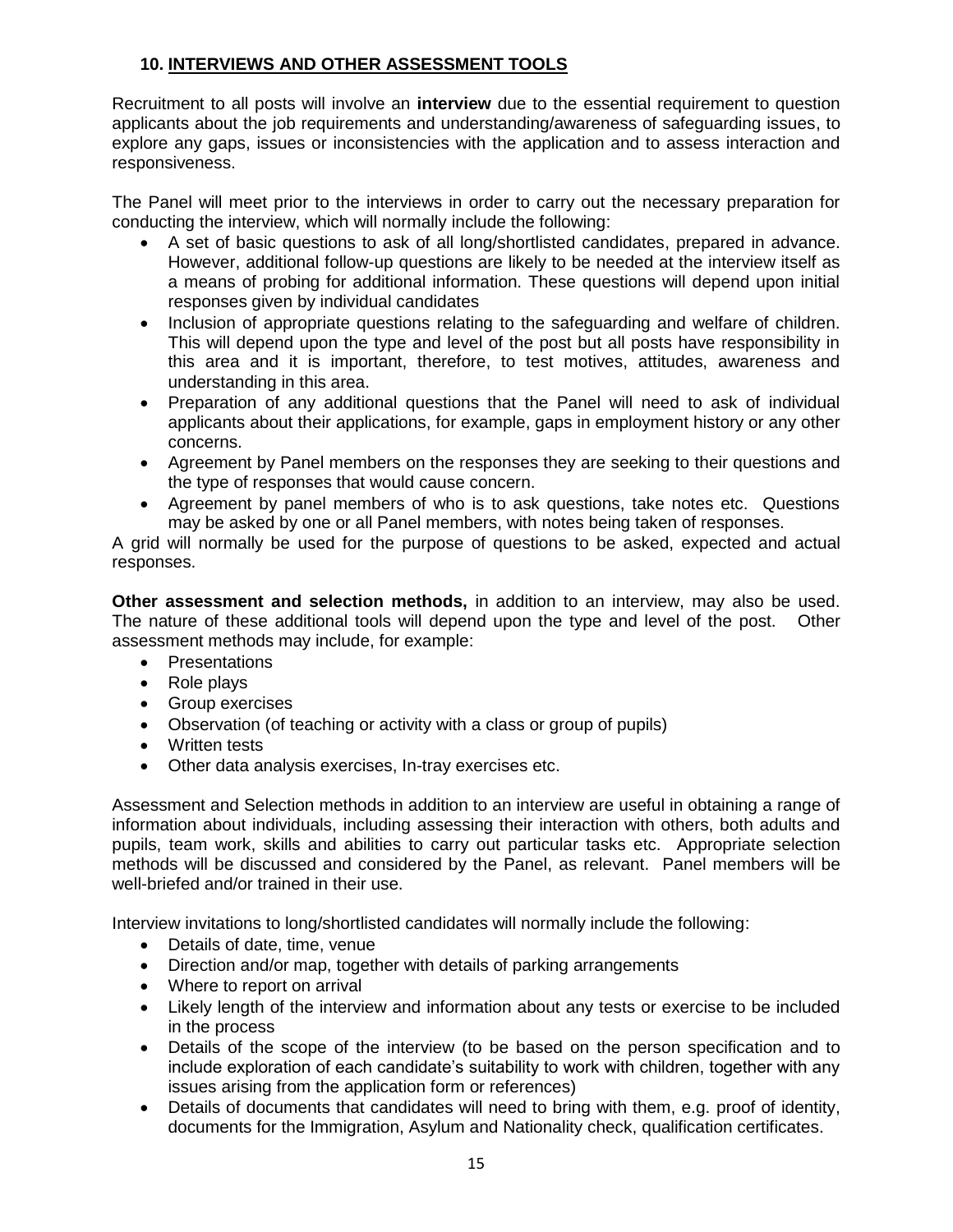- A request that candidates let the *school/PRU/service* know should they have any special requirements, or need any adaptations, to enable them to participate in the interview and selection process.
- A request that candidates inform the *school/PRU/service* of their intention to attend, or otherwise, together with the necessary contact details.

#### **11. CONDITIONAL OFFERS OF EMPLOYMENT**

Any job offer made must be conditional as it will be subject to a variety of pre-employment checks and other conditions, as set out below. Some of these checks will apply to all potential new employees, others will apply only to certain categories of employee:

- **Two satisfactory references,** one of which should be the current or most recent employer *(If the candidate is not currently working with children but has done so in the past, the second referee should be the employer by whom s/he was most recently employed in work with children. This applies in circumstances where it has not been possible to obtain references prior to interview and also where supplementary reference requests are made at this stage in relation to obtaining further information about health and absences);*
- **A satisfactory medical assessment** *(the relevant forms will be enclosed, to be completed and returned as quickly as possible);*
- **The prospective employee not at any time being barred,** either totally or to a limited extent, from employment or work involving regular contact with children, young persons or other vulnerable people, nor to any other relevant prohibitions, sanctions, restrictions or disqualifications being applied to him/her or his/her employment;
- **Proof of identity** (normally from current photographic ID and proof of address except where, in exceptional circumstances, none is available);
- Receipt of **evidence to meet the requirements of the Immigration, Asylum and Nationality Act 2006**. *(The relevant lists of acceptable documents will be enclosed);*
- A satisfactory **Enhanced with Barred List check** through the Disclosure and Barring Service (DBS) for the existence and content of any criminal record. *(It will be emphasised that the Enhanced check includes a check on Barred Lists of those considered to be unsuitable to work with children or other vulnerable people, as relevant, in regulated activity. The candidate may be asked if s/he subscribes to the DBS Update Service, in which case, following sight of the certificate and with his/her express permission, the school/PRU may decide to carry out a realtime check online to ascertain whether or not his/her status has changed. However, as the candidate may not subscribe to this service, and/or the school/PRU may require a full new check to be carried out, details of the application process will also be stated, together with a request that the candidate makes the certificate available for viewing by the school/service as soon as it is received by him/her. If in exceptional circumstances, an individual is required to start work before the full DBS check is completed, a separate Barred List check will be obtained prior to commencement. It should be noted that the school/PRU WILL normally require that a full, new satisfactory DBS check has been received prior to commencing work);*
- For relevant posts, **completion of a declaration to ensure that the person is not disqualified under childcare disqualification requirements** set out in the Childcare Act 2006 and the Childcare (Disqualification) Regulations 2009 from:
	- **working in early years provision,** inc. education, childcare and/or any supervised activity, both during and outside of school hours, with children up to and including reception age (i.e. from birth to the 1<sup>st</sup> September following a child's  $5<sup>th</sup>$  birthday);
	- **working in later years childcare settings** outside of school hours for children above reception age but who have not attained the age of eight; or
	- being **directly concerned in the management of such early or later years provision;**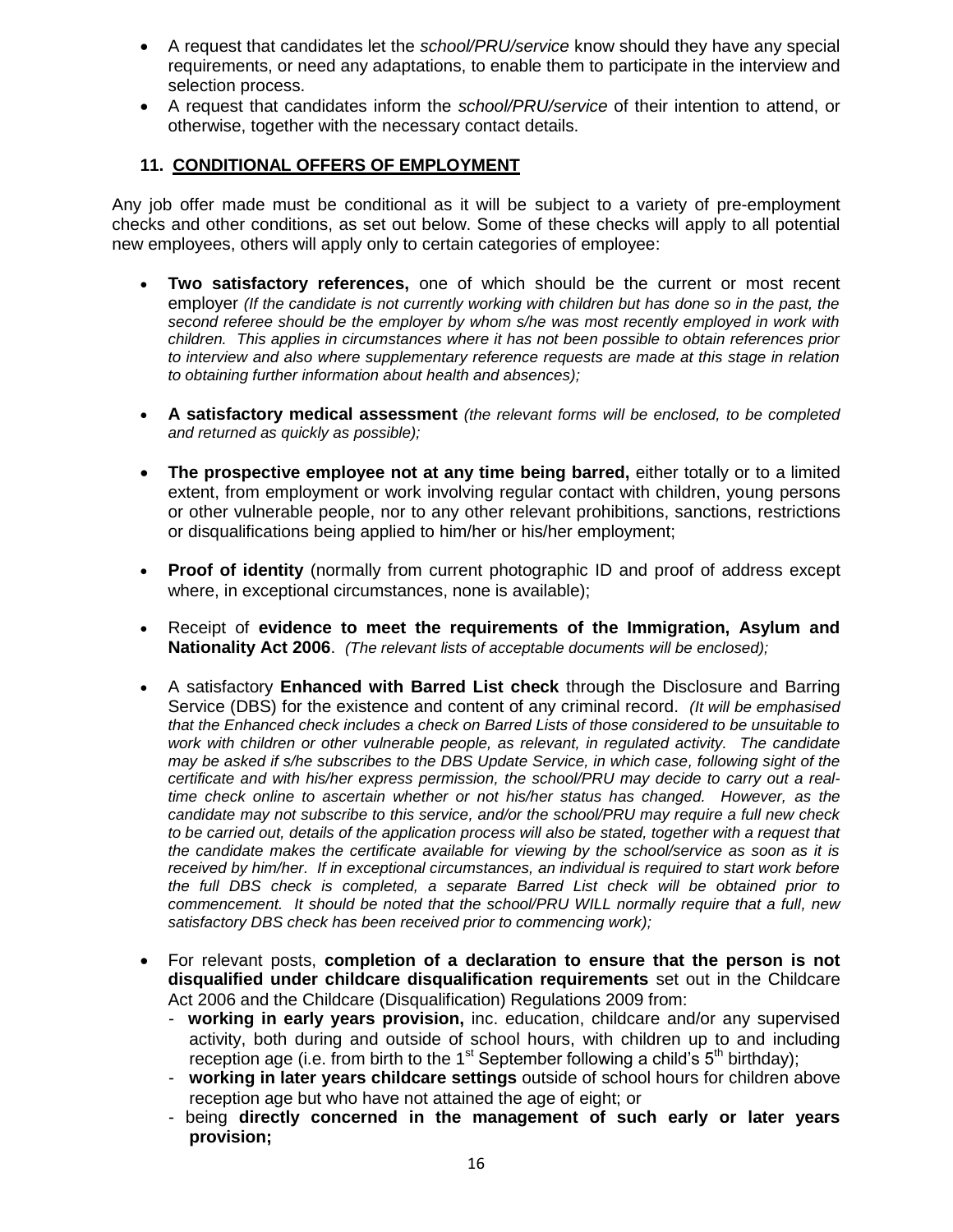- **Valid Home Office (UK Visas and Immigration) permission to work** in the post;
- **For teachers only – the prospective employee (1) not being subject to a prohibition order or interim prohibition order** by the Secretary of State, pre-existing General Teaching Council for England or any other Authorised Body; (2) **not being subject to a sanction(s) in another EEA member state.**
- **For teachers only** *(other than where appointed specifically as an unqualified teacher)* **- initial and continued recognition as a qualified teacher** *(original copies of all relevant certificates will be required, including confirmation of the award of Qualified Teacher Status (QTS), as issued by the Department for Education (DfE) or other Authorised Body; OR confirmation of the award of Qualified Teacher Learning and Skills (QTLS) status and membership of the Education and Training Foundation, as appropriate);*
- **Verification of other professional qualifications, where appropriate;**
- **For relevant posts, the prospective employee not being subject to a section 128 Barring Direction** which prohibits or restricts him/her from taking part in the management of an Independent school;
- **Where applicable, any additional overseas checks** that may be carried out by the *school/PRU/service*\*;
- **Successful completion of the Statutory Induction period** for Newly Qualified Teachers *(teachers)* or **completion of a successful probation and assessment period** *(support staff).*

\*Prospective employees who have lived or worked overseas will first undergo the same checks as all others. In addition, further additional check(s) considered necessary will normally include (for example) the requirement for a certificate or letter of good conduct and extra care will be exercised in taking up references.

Any verbal offer that may be made prior to a written conditional offer will also clearly state that the offer is conditional.

#### **Additional note relating to Head teacher and Deputy Head Teacher Appointments**

The School Staffing (England) Regulations 2009 applicable to maintained schools require that any candidate selected by a Panel for a Headteacher or Deputy Headteacher position must be recommended to the full Governing Body for appointment. In these circumstances, no conditional offer, verbal or otherwise, will be made to the preferred candidate until the full Governing Body has formally approved the appointment.

**The majority of checks must be satisfactorily completed before a prospective new employee starts work.** Apart from the requirement to satisfactorily complete an induction or probationary period during the initial stages of employment in relevant cases, the only other check that may still be pending on starting work is the full Enhanced DBS with Barred List check. In exceptional circumstances, where the full check has not been received, the employee will be supervised until it has been received and deemed satisfactory. However, the Barred List part of the check must have been obtained prior to an individual starting work. The *school/PRU/service is under a specific duty not to allow a barred person to work in regulated activity.*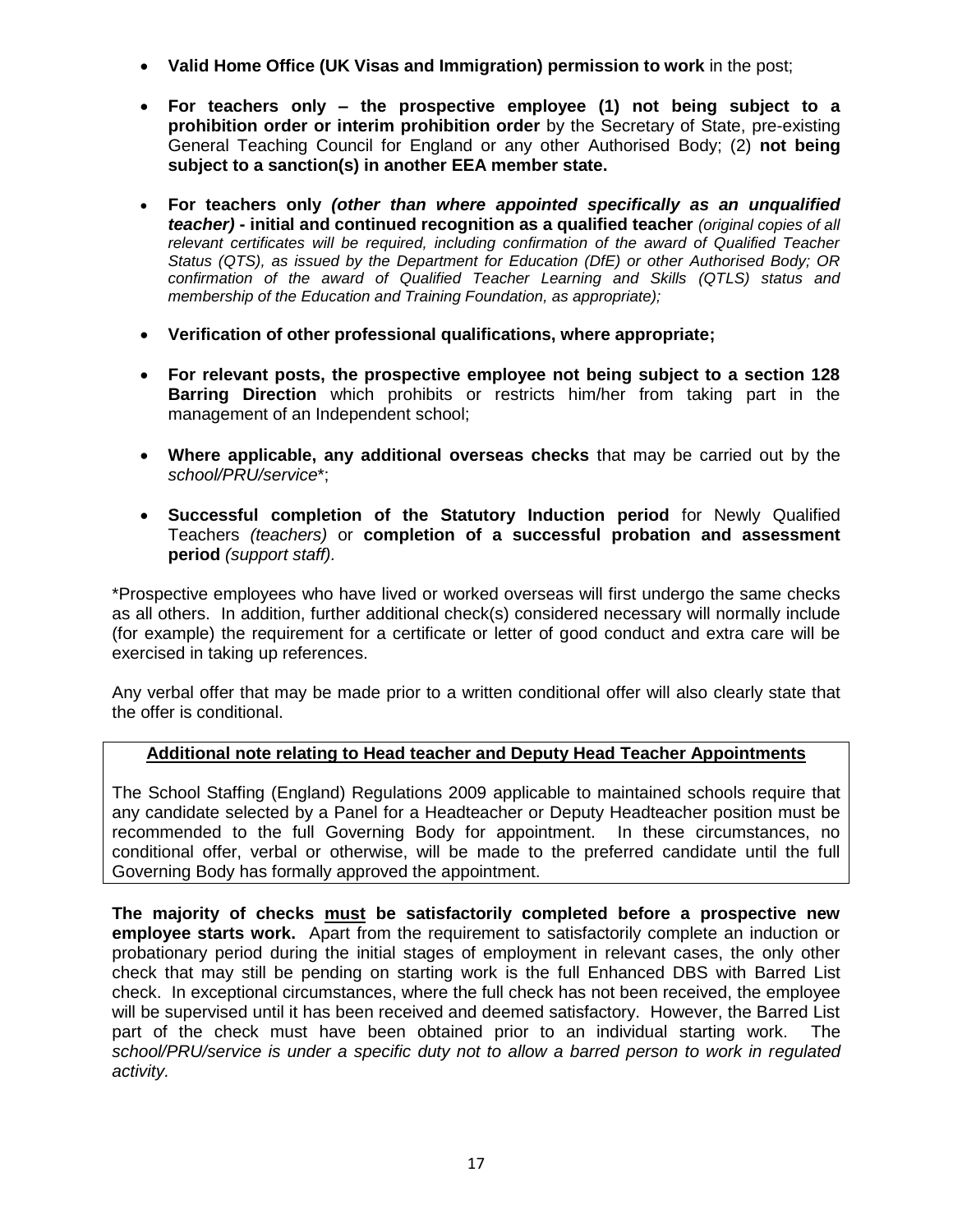All employees and workers engaged by the *school/PRU/service* are deemed to be in 'Regulated Activity' whatever their role and are, therefore, subject to a full Enhanced with Barred List Check through the DBS.

#### **In any event, it should be noted that new employees will not be able to commence work and will not be placed on the Payroll until the following have been received:**

- A satisfactory medical assessment
- Two satisfactory references *(unless it has not been possible to obtain one or more references and the school/PRU has, exceptionally, decided to proceed with the appointment on the basis of other checks carried out)*
- Relevant qualification certificates
- Evidence to meet the requirements of the Immigration, Asylum and Nationality Act 2006
- A satisfactory Barred List Check and submission of a full Enhanced DBS application. *(It should be noted that the school's/PRU's normal requirement is that a full, new satisfactory DBS check has been received prior to commencement and placement on the payroll)*
- For relevant posts, a declaration completed by the individual to ensure that s/he is not disqualified under childcare disqualification requirements set out in the Childcare Act 2006 and the Childcare (Disqualification) Regulations 2009
- Valid Home Office (UK Visas and Immigration) permission to work in the post, and
- Teachers only confirmation that s/he is not subject to (1) a prohibition order or interim prohibition order and (2) sanction(s) by another EEA member state
- For relevant posts confirmation that s/he is not subject to a section 128 Barring **Direction**
- Where applicable, any additional overseas checks that may be carried out by the *school/PRU/service.*

**Conditional offer letters** will include the following:

- Job title/role and start date
- Relevant details relating to the position, e.g. type of contract and hours, if fixed term details of expiry date and/or circumstances/conditions
- Pay and conditions of service applicable
- Payment arrangements and a request for account details, P45 and National Insurance number
- Pre-employment checks that need to be satisfactorily carried out before the offer can be finally confirmed (see above)
- Any other relevant action to be taken or information to be provided.

**In circumstances where any of the pre-employment checks prove to be unsatisfactory, a conditional offer will be withdrawn** where the *school/PRU/service* considers it appropriate to do so.

A candidate receiving a conditional offer, whether verbal or written, should not, therefore, assume this to be a guarantee of employment.

#### **12. USE OF AGENCY WORKERS**

On occasion it may be necessary to utilise workers provided by an external Agency, for example to cover short to medium-term absences or vacancies.

In order to ensure the safety and welfare of children and young persons, it is essential that Agencies supplying workers to the education sector also adopt robust recruitment and vetting procedures that minimise the risk of employing people who may abuse them, or who are otherwise unsuited to such work.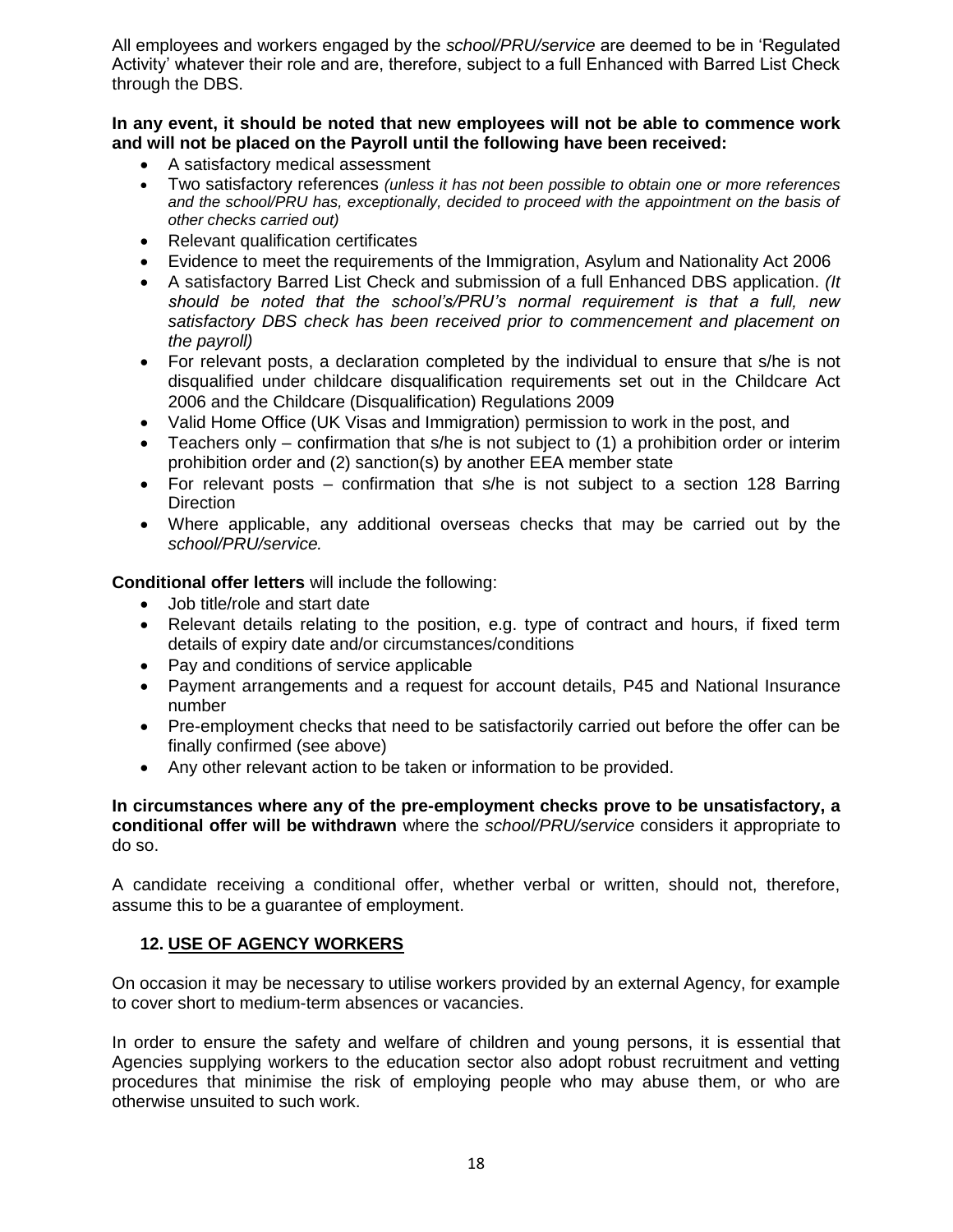In these circumstances, Agencies will be required to provide written assurances about their recruitment and selection practices and, in particular, that workers supplied by them have been subject to similar checks and safeguards in place for new employees and workers taken on directly by the *school/PRU/service.* For this purpose, Agencies will normally be required to complete a standard questionnaire to the satisfaction of the Head teacher before workers will be accepted from a particular organisation.

The standard questionnaire issued to Agencies for written confirmation that all necessary checks are carried out before their workers are deployed will include all essential areas of the checking process, i.e. relating to Enhanced DBS and Barred List checks, checks to meet the childcare disqualification requirements under the Childcare Act 2006 and Childcare (Disqualification) Regulations 2009, Prohibition Order checks, other EEA member state sanctions checks, section 128 Barring Direction checks, identity and Immigration, Asylum and Nationality Act checks, as well as checks of medical fitness, qualifications, references, reasons for leaving previous positions, pay and conditions, Employer's Liability, equal opportunities and compliance with Agency Worker Regulations.

The *school/PRU/service* will check the identity of the person presenting themselves for work on arrival.

#### **13. USE OF VOLUNTEERS**

Children and young people will see volunteers within a school or other educational service in the same way as its other employees. They will not know that they are unpaid and will assume they are safe and trustworthy adults, just like anyone else within their educational environment. Therefore, volunteers should also be subject to a checking process to ensure that they are indeed safe to be in contact with pupils. The principles of safer recruitment should be applied whether an individual is paid or unpaid.

Volunteers may be used in a variety of different roles. Safer recruitment principles will be adapted and/or applied with common sense depending upon an individual's involvement and interaction with pupils, whether it is regular contact or 'one-off', whether they are being supervised etc.

For example, if a parent volunteers as part of a group helping out on a one-off basis such as a fete, school disco or a day trip, there is no need for a formal recruitment or checking process.

However, if a volunteer is likely to have an on-going role that includes regular contact with children, then a similar recruitment and selection process will be applied as would be used to recruit an employee. The process will be presented in a less formal manner but the principles of safer recruitment are the same. In these cases, the recruitment process will include:

- Provision of information about the *school's/PRU's/service's* commitment to the safeguarding of children
- The requirement to complete an application form specially designed for volunteers
- Obtaining references
- A face-to-face interview
- Where the individual is deemed to be in 'regulated activity', an Enhanced DBS with Barred List check OR where the individual will be adequately supervised and, therefore, not in regulated activity, an Enhanced Disclosure without Barred List check (see also 3. above, 'Regulated Activity')
- Where the individual will be working in a relevant role, a check to ensure that s/he is not disqualified under childcare disqualification requirements set out in the Childcare Act 2006 and the Childcare (Disqualification) Regulations 2009
- Any other checks considered to be relevant to the role.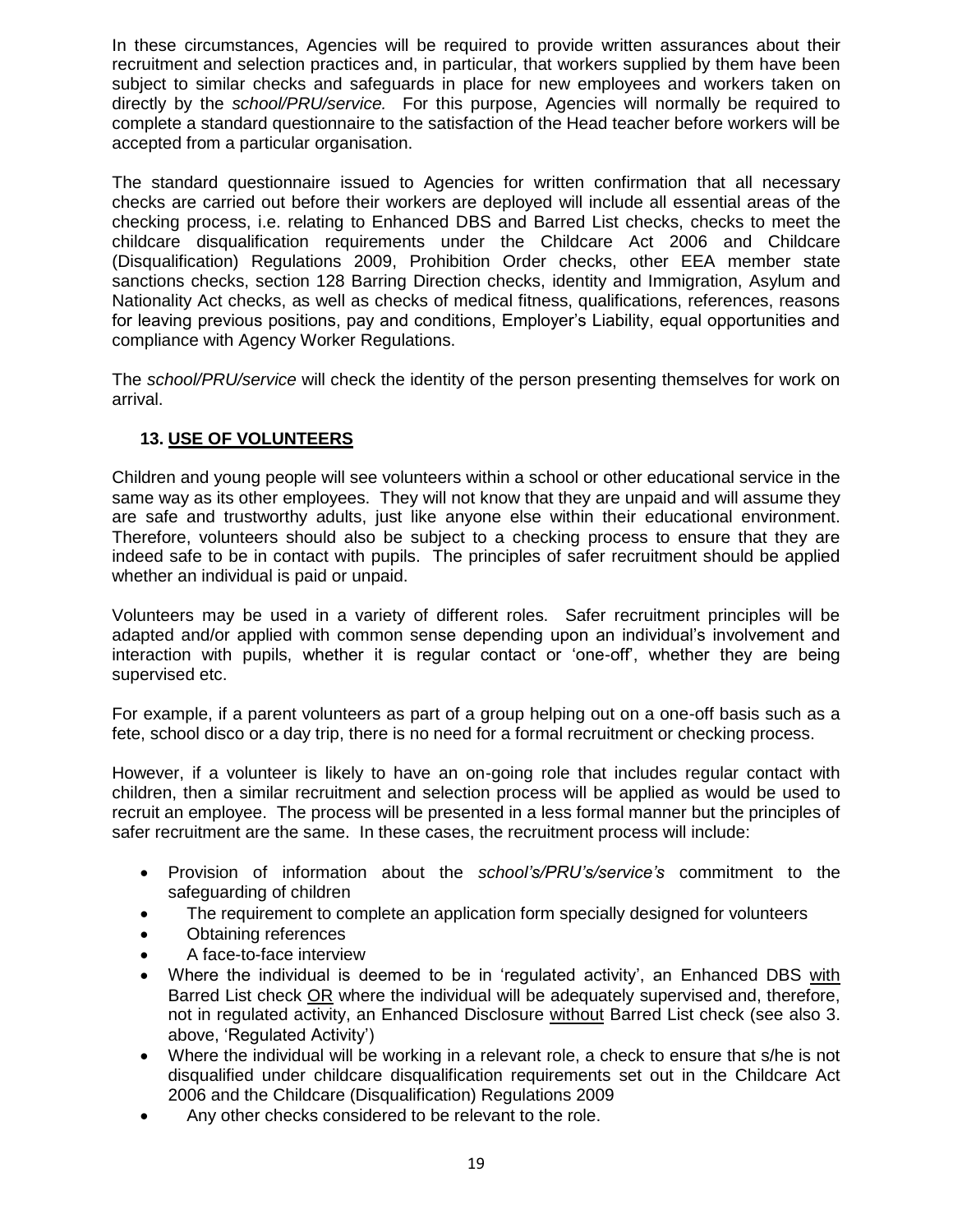Where volunteers are recruited from another Institution or Organisation, assurances will be obtained from the establishment concerned that the individual has been subject to a proper recruitment process that includes the necessary safeguards.

Volunteers will be provided with an appropriate induction as referred to in 16. below.

#### **14. SINGLE CENTRAL REGISTER (SCR) OF CHECKS**

The *school/PRU/service* will ensure that it complies with statutory requirements for information to be recorded and retained on its SCR of pre-employment checks carried out in relation to employees and workers employed or engaged directly (including casual supply workers and teacher trainees on salaried routes),as well as others who work in regular contact with children, including volunteers.

Generally, the information that will be recorded on these persons is whether or not the following checks have been carried out or certificates obtained, and the date on which the checks were completed:

- an identity check;
- a check to establish the person's right to work in the United Kingdom;
- a Barred List check;
- an Enhanced DBS check:
- a check of professional qualifications;
- additional checks on people living or working outside the UK;
- for teaching posts, a prohibition from teaching check; also for teaching posts, a check of the list of Teachers Sanctioned in Other EEA Member States;
- for relevant posts, a section 128 Barring Direction check (prohibits or restricts a person from taking part in the management of an Independent school, inc. Academies and Free schools);

Although not currently a statutory requirement, the school/PRU/service will also record on the  $SCR -$ 

• for relevant posts, a check to meet childcare disqualification requirements set out in the Childcare Act 2006 and the Childcare (Disqualification) Regulations 2009;

Agencies and other third party organisations supplying staff/workers to the *school/PRU/service* will be asked to provide written confirmation that all the necessary checks are carried out. This confirmation will then be attached to the SCR.

Full details of records that must be kept are contained within the relevant Regulations as applicable to maintained schools, PRUs, Independent schools and Colleges. (See 1. above 'Introduction and Statutory Requirements')*.*

There is no requirement to keep copies of DBS certificates in order to fulfil the duty of maintaining the single central record. However, where the *school/PRU/service*, with an individual's express permission, chooses to retain a copy this will not be retained for longer than six months. A copy of the other documents used to verify the successful candidate's identity, right to work and required qualifications will be kept for the personnel file.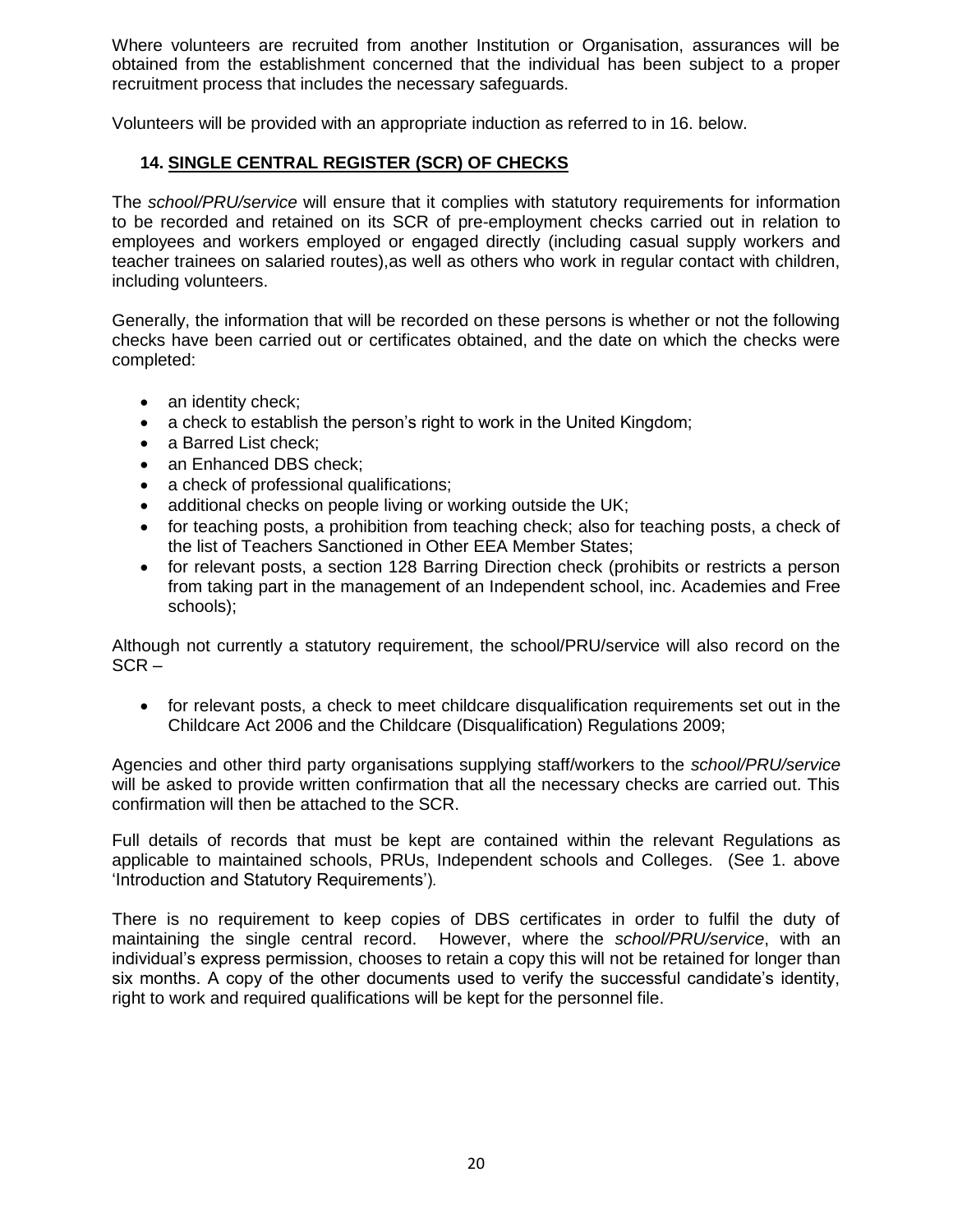#### **15. OTHER RECORD KEEPING AND RETENTION OF PERSONAL DATA**

Data relating to all recruitment and selection processes will be retained for a specified period of time.

#### **Retention of Data relating to Unsuccessful Applicants**

All application forms, long/shortlisting grids, interview notes and any other documentation used will be securely retained on a recruitment file for a period of one year from the end date of the selection process (i.e. from the date when a conditional offer has been made and other candidates informed that they have been unsuccessful).

The information will be destroyed in a confidential manner after this period of time.

#### **Retention of Data for Successful Applicants**

All application forms, long/shortlisting grids, interview notes and any other documentation used will be securely retained on a personnel file. This information forms part of the individual's personal record and on-going employment history.

The personnel file will normally contain the following information:

- Application form
- Other paperwork related to the recruitment process, i.e. Interview and other notes, letters forming part of the process etc
- Offer letter
- Pre-employment vetting documents, i.e. photographic identification, documentation to meet the requirements of the Immigration, Asylum and Nationality Act, Disclosure details (not the full certificate – but see 14. above in relation to short-term retention), documentation to meet the requirements of childcare disqualification legislation (personal and/or personal sensitive data will not be stored about an employee/worker's other household members without their consent), evidence of right to work and remain in the UK, as relevant and applicable
- Copies of original vocational or academic qualification certificates, as applicable
- Two satisfactory references
- Confirmation of satisfactory medical assessment
- Copy of contract
- Other relevant employment documentation throughout the individual's period of service.
- Details of any allegation(s) against an employee found to be malicious will be removed from the personnel record. However, information relating to any other allegation(s) will be retained in accordance with statutory guidance issued by the DfE *(see below\*).*

**The personnel records of all employees will be retained for a minimum of 7 years** after they have left the employment. However, **where an employee has been the subject of an allegation(s)** the record will be retained at least until the accused has reached **normal retirement age or for a period of 10 years if that is longer.** 

*\*DfE statutory guidance 'Keeping Children Safe in Education' in Part 4 on dealing with 'Allegations of Abuse made against Teachers and Other Staff' states that "details of allegations that are found to have been malicious should be removed from personnel records. However, for all other allegations, it is important that a clear and comprehensive summary of the allegation, details of how the allegation was followed up and resolved and a note of any action taken and decisions reached, is kept on the confidential personnel file of the accused, and a copy provided to the person concerned. The purpose of the record is to enable accurate information to be given in response to any future request for a reference, where appropriate. It will provide clarification in cases where future DBS checks reveal information from*  the police about an allegation that did not result in a criminal conviction and it will help to prevent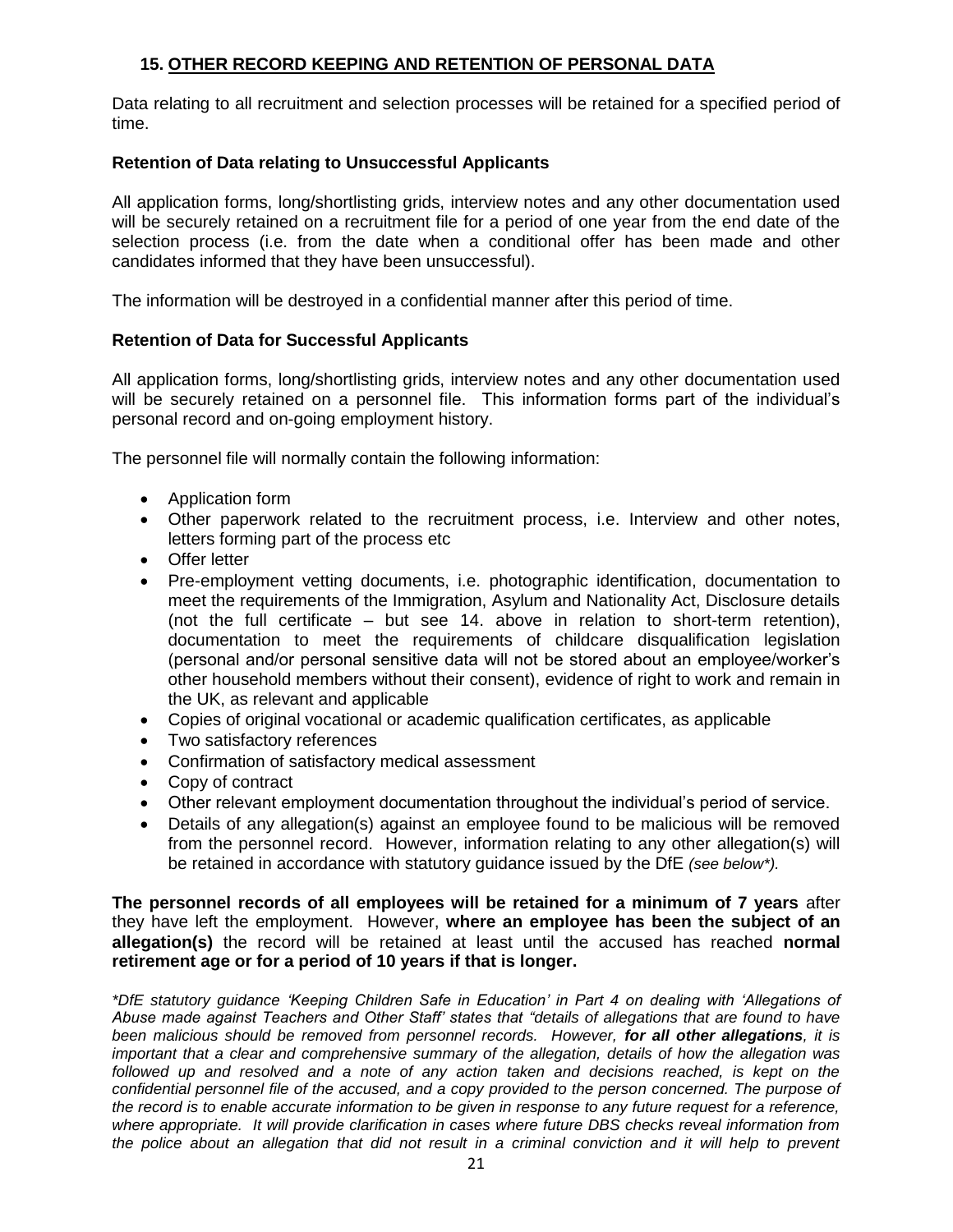*unnecessary re-investigation if, as sometimes happens, an allegation re-surfaces after a period of time." The guidance also requires that "the record should be retained at least until the accused has reached normal pension age or for a period of 10 years from the date of the allegation if that is longer".* 

*Note also that the DfE guidance referred to above states in relation to references "Cases in which an allegation was proven to be false, unsubstantiated or malicious should not be included in employer references. A history of repeated concerns or allegations which have all been found to be false, unsubstantiated or malicious should also not be included in any reference".*

All personal data will be handled in a confidential manner at all times and retained and disposed of securely. Any information that is provided to the school/PRU that is not relevant will be destroyed.

Similar principles will be applied in relation to the retention and handling of records relating to volunteers.

#### **16. INDUCTION**

Induction is an extension of the recruitment process. Good recruitment and selection procedures help to ensure that the best person is appointed to the role, but it is equally important to induct him or her properly on commencement.

A general Induction Programme is required for all new recruits, including those already within the organisation but appointed to new roles. This should be seen as additional to the more formal induction or probationary periods also required in relation to certain new appointments, as summarised below:

- **Newly Qualified Teachers (NQTs)** are required to satisfactorily complete a statutory Induction period. Where applicable, the induction period will be applied in accordance with the relevant Regulations and statutory guidance issued by the DfE.
- **Support Staff** who are 'new employees' will be subject to a 'Probation and Assessment Period' of 21 weeks. 'New Employees' for this purpose include:
	- **'new entrants'** who are staff newly appointed by Enfield Council or the Governing Body of a Voluntary Aided or Foundation School (this includes those who have previous Local Authority/School experience); and
	- **'new starters'** who are existing staff transferring to a new or different role (but not including those who have been matched to a job, or obtained a position under the redeployment procedure).

Where applicable, the probation and assessment period will be applied in accordance with local procedures adopted for the purpose.

A more general induction applicable to all will include a variety of arrangements and areas. The specific arrangements put in place will reflect the differing needs of individuals and job roles, e.g. whether already employed in a different role, whether full time, part time, fixed term, employee or volunteer, type and seniority of the post and level of contact or involvement with pupils.

The general induction programme will also include, **for all**, information on professional standards and boundaries in respect of child protection and safeguarding and promoting the health, safety and welfare of pupils. Reference will be made to relevant statutory requirements and/or local guidance in these areas. Statutory guidance includes, in particular, the DfE documents: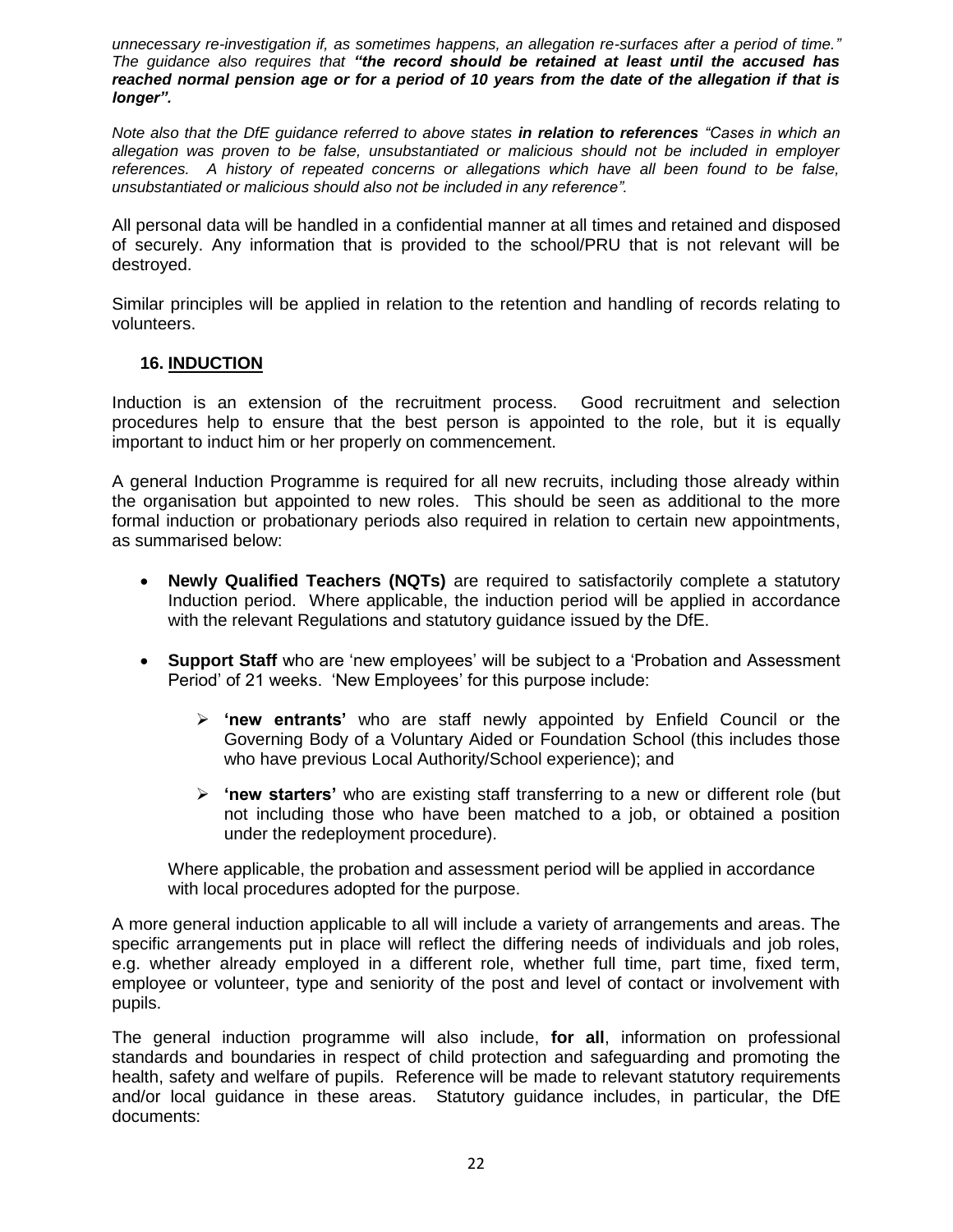- **'Keeping Children Safe in Education'** all staff will be required to read at least 'Part One – Safeguarding Information for All Staff'. Strategies will be put in place to ensure that staff understand and are able to discharge their role and responsibilities in respect of Part One; In addition, Annex A to the document contains important additional information about specific forms of abuse and safeguarding issues and, in these circumstances, school leaders and those staff working directly with children will be required to read it. Copies will be provided to staff, as appropriate; and
- **'Working Together to Safeguard Children'** which should be read and followed by all staff.

**The importance of adhering to school policies and procedures in these and all other areas will also be emphasised.** Care will be taken to ensure that all new employees, including those in new roles, are aware of and understand school policies, procedures and practices and are clear about their responsibilities in following them at all times. In particular, staff induction will include explanation of the Child Protection Policy, Code of Conduct/Staff Behaviour Policy and the role of the Designated Safeguarding Lead. Copies of policies will be provided as appropriate.

Supply teachers and other supply workers, including agency workers, as well as volunteers, will also receive all necessary information and guidance to enable them to carry out their temporary role effectively and in accordance with statutory requirements, as well as the establishment's policies, procedures and practices. This will include in relation to child protection and safeguarding arrangements, the Code of Conduct and any other relevant protocols which they will be required to adhere to as an essential part of their role.

#### **17. A SAFE CULTURE AND ON-GOING VIGILANCE**

It is never sufficient to assume that a safer recruitment and selection process and robust induction arrangements are enough to ensure that the pupils are safe and that there is no risk to them within the educational environment. Creation of a safe culture, with on-going vigilance is essential.

The *school/PRU/service* will continue to strive to create and maintain a safer culture by:

- $\triangleright$  Having in place, and putting into practice, clear policies and procedures and ensuring that all employees and workers are aware of and understand them
- $\triangleright$  Setting acceptable standards of behaviour
- $\triangleright$  Having in place clear procedures for reporting concerns, ensuring that all employees and workers know what the procedures are and their responsibility for following them
- $\triangleright$  Taking concerns seriously and providing support to individuals raising them
- $\triangleright$  Taking appropriate action in relation to concerns raised
- $\triangleright$  Having in place robust and appropriate induction arrangements
- $\triangleright$  Ensuring that all employees and workers undertake child protection and other relevant training on a regular basis
- $\triangleright$  Keeping the commitment to safeguarding and child protection on the agenda through regular reminders and updates, for example, via email, bulletins, staff meetings, training sessions etc., as appropriate.
- $\triangleright$  Learning from experience
- $\triangleright$  Never thinking that enough has been done to ensure a safe culture.